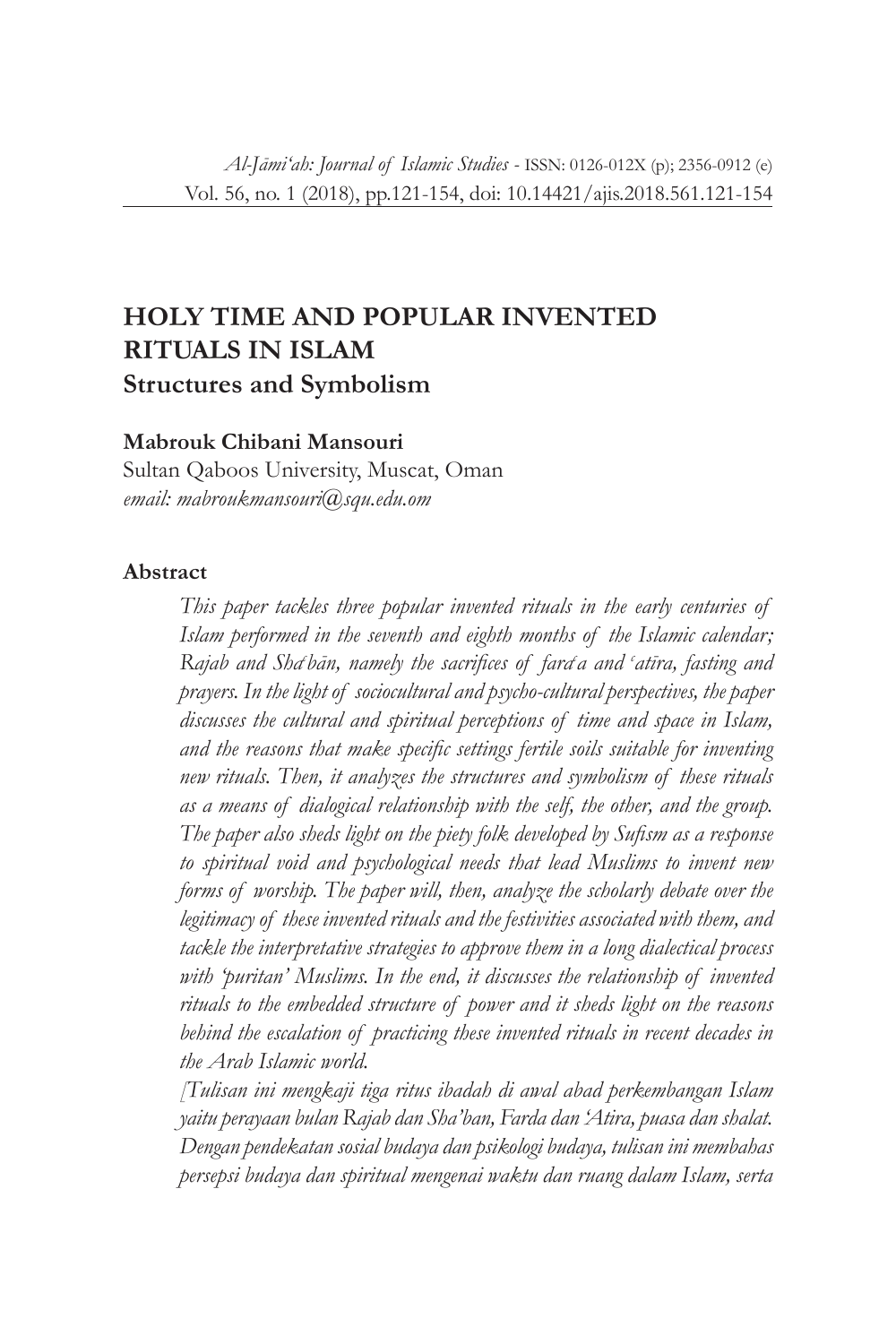*menjelaskan setting khusus yang membuat reka cipta ritual baru. Disamping itu tulisan ini juga membahas struktur dan simbol ritual teresebut sebagai perangkat dialog dengan diri sendiri, pihak lain dan kelompok. Tulisan ini juga membahas pengembangan bentuk kesalehan kaum sufi sebagai respon kebutuhan psikologis dan pemenuhan spiritual yang menuntun umat muslim mereka cipta bentuk persembahan baru. Termasuk perdebatan para ulama mengenai legitimasi perayaan tersebut dan proses dialog dengan kelompok puritan. Di bagian akhir akan dijelaskan hubungan ritual tersebut dengan struktur kekuasaan yang melekat dan menguatnya praktik tersebut beberapa dekade terakhir terutama di dunia muslim Arab.]* 

**Keywords:** Popular Culture, Invented rituals, Sacrifices, Fasting, Prayer, *Rajab***,** *Shac bān***.** 

## **A. Introduction**

Studies of Islamic popular rituals are relatively limited in number and scope.1 Despite the dynamics of popular culture in Muslim societies, which assumes similar functions in many religions,<sup>2</sup> it still needs further sociocultural and historical academic scrutiny.<sup>3</sup> One of the obstacles facing studies of popular culture in Islam is the heavy burden of Colonial Orientalism<sup>4</sup> and colonial anthropology,<sup>5</sup> which challenged the essence of mainstream Islam and inflamed the ethno-sectarian conflict in Islamic world their proponents said. Moreover, these studies confronted the classical Islamic scholarships, which classified any invented rituals or popular religious practice in Islam as a heresy (*bid'a*); any "*bid'a*, they argue, are misguided (*Kullu bid'a ḍhalāla*) and will lead Muslims to Hell

<sup>1</sup> Karin van Nieuwkerk, Mark LeVine, and Martin Stokes (eds.), *Islam and Popular Culture* (Austin: University of Texas Press, 2016), p. 1.

<sup>2</sup> Jean Jacques. Waardenburg and P.H. Vrijhof (eds.), *Official and Popular Religion: Analysis of a Theme for Religious Studies* (The Hague: Mouton, 1979).

<sup>3</sup> Marshall G.S. Hodgson, *The Venture of Islam: Conscience and History in a World Civilization* (Chicago: University of Chicago Press, 1974); Clifford Geertz, *Islam Observed: Religious Development in Morocco and Indonesia* (Chicago: University of Chicago Press, 1971).

<sup>4</sup> Edward W. Said, *Orientalism* (New York: Pantheon Books, 1978).

<sup>5</sup> Talal Asad (ed.), *Anthropology & the Colonial Encounter* (Amherst, NY: Humanity Books, 1973).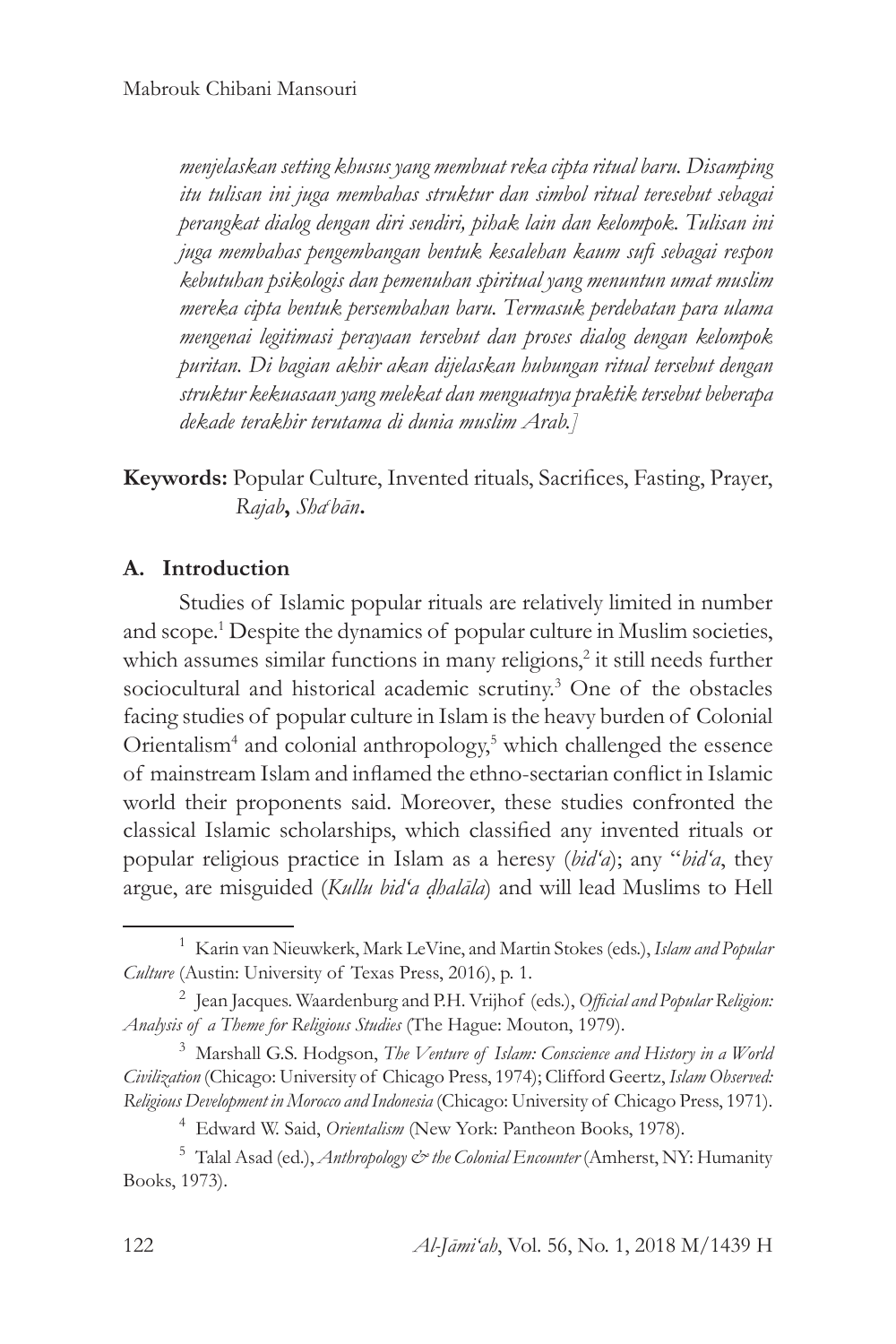(*Kullu ḍhalāla fi an-nār*)".6 Consequently, any invented ritual is a deviation from the 'true' religion, a reprehensible heretical practice, as "Muslims are not allowed to add or reduce Islamic teachings and rituals. Rituals must be based on the main sources of Islam and any religious innovation is considered *bid'a*".<sup>7</sup> One of the primary tasks of this 'puritanizing' tendency led by medieval Muslim scholars is eliminating any belief or practice that strays beyond the constraints of the primary sources of religion, classifying any popular religious practices as inventions comprising contaminating borrowings from religions other than Islam, mainly paganism and ancient Persian practices.

Such a vision, according to Talal Asad, is related to the realm of orthodoxy, as a body of opinions and as a relationship of power; "Wherever Muslims have the power to regulate, uphold, require, or adjust correct practices, and to condemn, exclude, undermine, or replace incorrect ones, there is the domain of orthodoxy".8 A sense of puritanism arose among Muslim scholars in their endeavor to 'purify' Islam from any deviation from the strict teachings of the Quran and Sunna. Thus, "folk customs become sources of religious innovations (*bid' a*) and superstitions (*khurāfāt*) which contaminate Islamic teachings by adding or reducing religious rituals or beliefs".<sup>9</sup> For other scholars, however, these rituals are not heretical as they preserve the fundamentals of religion and the essence of Islam; they have strong textual and historical basis embedded in the referential experience of the Prophet and the early generations of his companions.

This paper discusses the structure and symbolism of invented rituals in Islam, namely the popular sacrifices of *fard a* and *'atīra*, invented fasting and prayers in the seventh and eighth months of the Islamic calendar; Rajab and Sha' bān. Despite being invented, these rituals have preserved the acknowledged structure of Islamic worship. They are invented either regarding the popular perception of time they are practiced in, or times

<sup>6</sup> Ahmad Bunyan Wahib, "Being Pious Among Indonesian Salafists", *Al-Jami'ah: Journal of Islamic Studies,* vol. 55, no. 1 (2017), pp. 1–26.

<sup>7</sup> *Ibid.*, p. 8.

<sup>8</sup> Talal Asad, *The Idea of an Anthropology of Islam* (Washington: Center for Contemporary Arab Studies, Georgetown University, 1986), p. 15.

<sup>9</sup> Wahib, "Being Pious Among Indonesian Salafists", p. 10.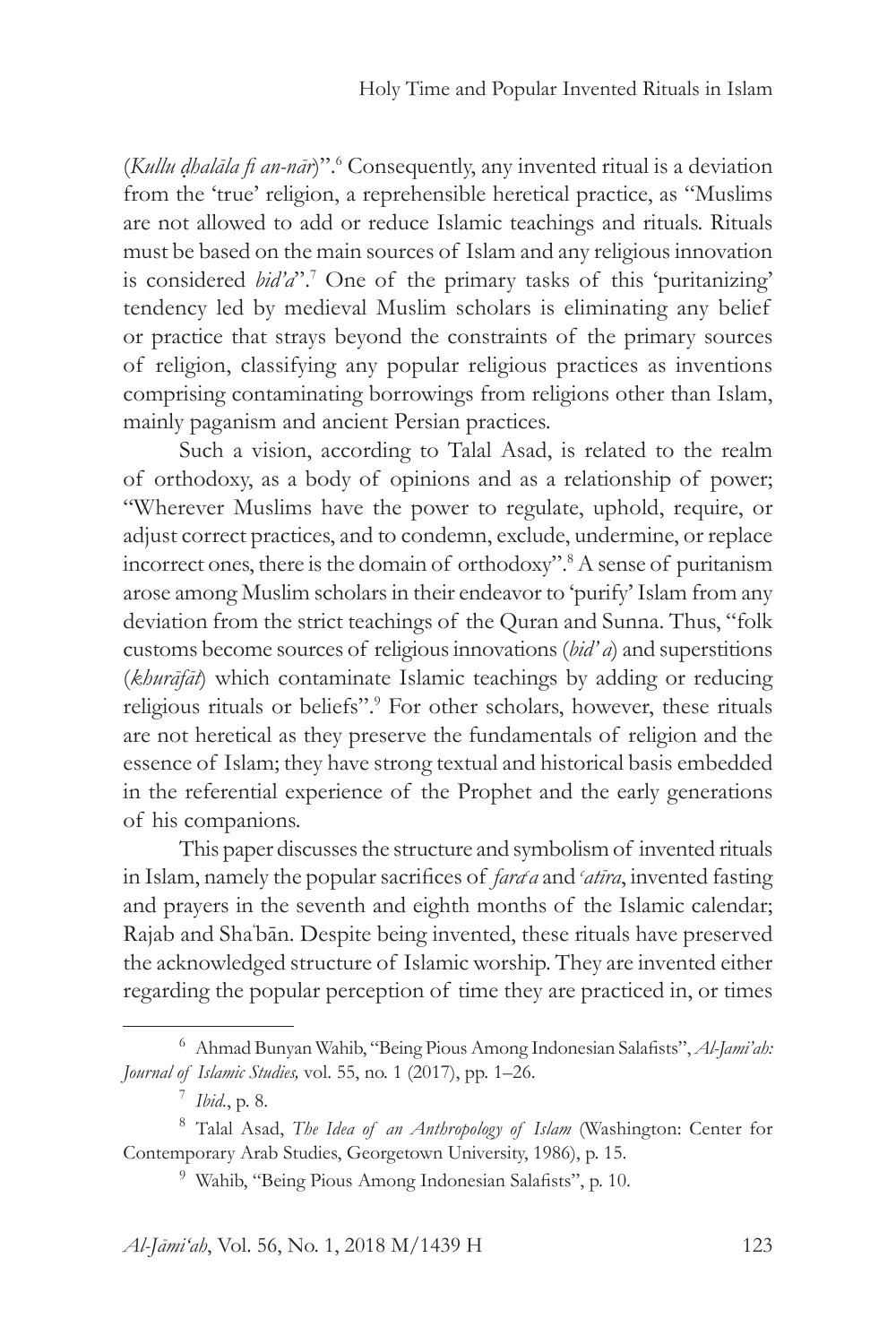they are practiced for. The controversy concerning the legitimacy of the invented prayer of wishes (*raghā'ib*) centered around the holiness of the time in which it was established; the eve of mid-Rajab, the number of *rak<sup>c</sup>a* this prayer is consisted of, and the recitation of specific Quran chapters for several times in each *rak<sup>c</sup>a*.

Consequently, these invented popular rituals, in this perspective, are popular establishments of religion guided by rules from the received religious system; they are innovations from within the system, not a subversion of the religious status quo. However, they reflect a popular sacralization of time and space in Islam and the festivities associated with them embody 'profane' elements expressive of sociocultural needs.

The paper claims that the phenomenon of popular invented rituals in Islam, and the sociocultural festivities associated with them, encompass a structural and symbolic 'complex-whole' that necessitates looking at them from different psychological, anthropological and sociocultural perspectives. Following Clifford Geertz analysis, these rituals are symbolic systems through which people create private and collective meaning-systems that echo values, perceptions, and ambitions.<sup>10</sup> The sociocultural perspective suggests that rituals are expressions of individual and group's correlated relations as semantic tools through which individuals and groups reassure and strengthen their link to the community of believers to which they belong. They provide them with channels through which people communicate inner and outer emotions and perceptions with their selves, their communities, and their God, and respond to the mysteries of life.

People create new forms of worship, in this regard, to toughen their multi-fold relations to their spiritual and social realms. The psychocultural perspective suggests that invented rituals in Islam are significant experiences of feeling identified with the divine, rather than nominal act typifying official forms of worship. Invented rituals, in this regard, embody sets of psycho-social components organizing private and collective experiences. Humans, according to A. Baucal and T. Zittoun, "can be quite creative in their uses of religious resources, which can lead them to transform their own actions, meaning making, and relationship

<sup>10</sup> Clifford Geertz, "Religion as a Cultural System", in *Anthropological Approaches to the Study of Religion*, ed. by Michael Banton (London: Routledge, 2004).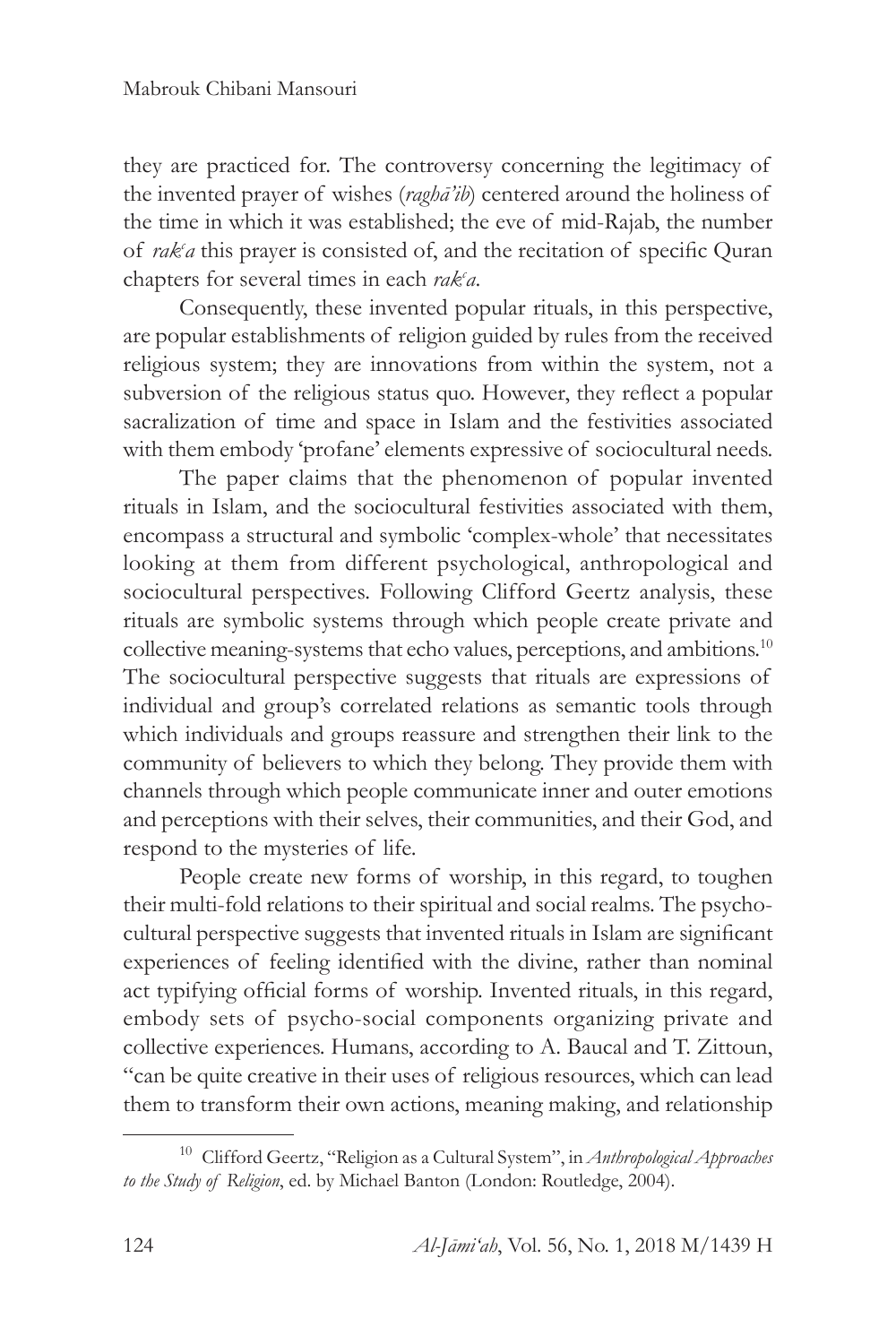with others".<sup>11</sup> Moreover, the paper takes into consideration the historical and cultural context in which these new rituals were invented, and the psycho-cultural motivations, interpersonal, and collective dynamics that led to their invention. Textual and contextual analysis of assumptions and implications of invented ritual in Islam is revealing in this context.

Consequently, "religion, as a cultural and symbolic system, participates to the orchestration of human activities and sense-making. Such orchestration works both from within the person, through internalized values and ideas, and from without, through the person's interactions with others, discourses, cultural objects etc".12 Popular rituals, in this regard, echo a multi-fold dialogue of sociocultural nature within the individual, with the groups, and with the divine realm, echoing private and collective imaginaries, inherited cultural forms, and perceptions of different ethnic groups that belonged to medieval Islamic settings and enriched its culture.

Following A. Baucal and T. Zittoun analysis of "religion as a dialogical resource", and their model of three forms of dialogue that religion can perform, the socio-cultural approach suggests that invented rituals in Islam can refer to:

● Dialogue with the self: Religion is «a self-chosen orchestration of one's life, supporting a sense of personal continuity through time and situations and a sense of value and purpose».<sup>13</sup> While ordinary Muslims see time and space as holy models that could be filled with new rituals, as an act of piety and as a response to spiritual and sociocultural needs, 'puritan' Muslims look at them as a deviation from the true religion. One of the challenging themes that this paper will address is why specifically individuals consider the seventh and eighth months of the Islamic calendar the suitable holy times for communicating and dialogizing their spiritual needs through inventing new rituals. What symbolism both months bear in the individual imaginary and perception of the holiness of time in Islam.

<sup>&</sup>lt;sup>11</sup> Aleksandar Baucal and Tania Zittoun, "Religion as Dialogical Resource: A Socio-cultural Approach", *Integrative Psychological and Behavioral Science*, vol. 47, no. 2 (2013), p. 218.

<sup>12</sup> *Ibid.*, p. 207.

<sup>13</sup> *Ibid.*, p. 213.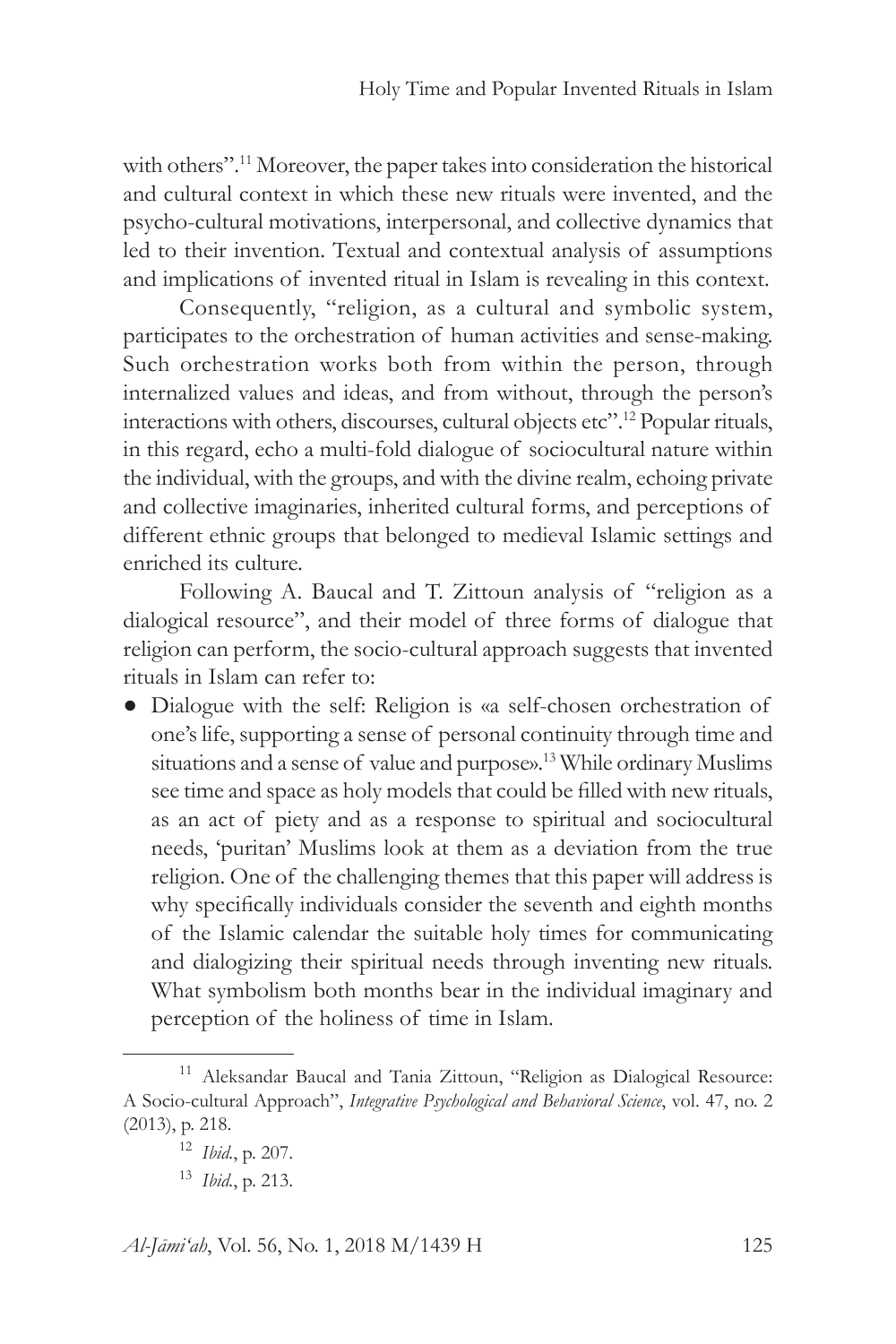- Dialogue with a distant or imaginary other: Religion is a channel through which the individual and the group establish a dialogical relationship with a transcendent Other. As a means to strengthen their attachment to the realm of God, and to assure His satisfaction, medieval Muslims invented new prayers, fasting, and sacrifices. Moreover, religious rituals and the festivities associated with them are symbolic tools that can establish spiritual and psychological representations of, and dialogue with the absent other, mainly through celebrating the Prophet's nativity and the religious leader's commemoration.
- Dialogue Within Groups: With reference to the Greco-Roman etymology of the term 'religion', which suggests the idea of linking, A. Baucal and T. Zittoun inferred that religion performs a linking function of the self to others. Islam, etymologically, refers to submission. The semantics of submission can also be interpreted as a form of dialogue within the group, as individuals submit themselves to God, and to the community of believers. Consequently, various levels of dialogue are performed. As Van Gennep showed<sup>14</sup>, religious rituals, in this regard, are means to reevaluate and strengthen one's belonging to his ethnoreligious group, and to the wide community of believers. These rituals request consistently shared activities, festivity, frequently with compelling enthusiastic ramifications. Their collective celebration establishes relational recollections that need to be interpreted with reference to its sociocultural setting. Moreover, popular invented rituals may enhance the submissive function to the ruler; and, thus, they become tools of political empowerment. Marion Holmes Katz's 'royal audience model of prayer' is significant in this regard.15 Muslim rulers, as will be discussed later, felt the importance of these invented rituals and the congregations related to them. As such, they employed them in enhancing the value of submission to God, and thus, to the ruler, as His earthly deputy (*khalīfa*). Consequently, Muslim rulers supported these popular invented rituals, underestimated official

<sup>14</sup> Arnold van Gennep, *The Rites of Passage* (Chicago: University Of Chicago Press, 1972).

<sup>15</sup> Marion Holmes Katz, *Prayer in Islamic Thought and Practice* (Cambridge: Cambridge University Press, 2013), pp. 92–102.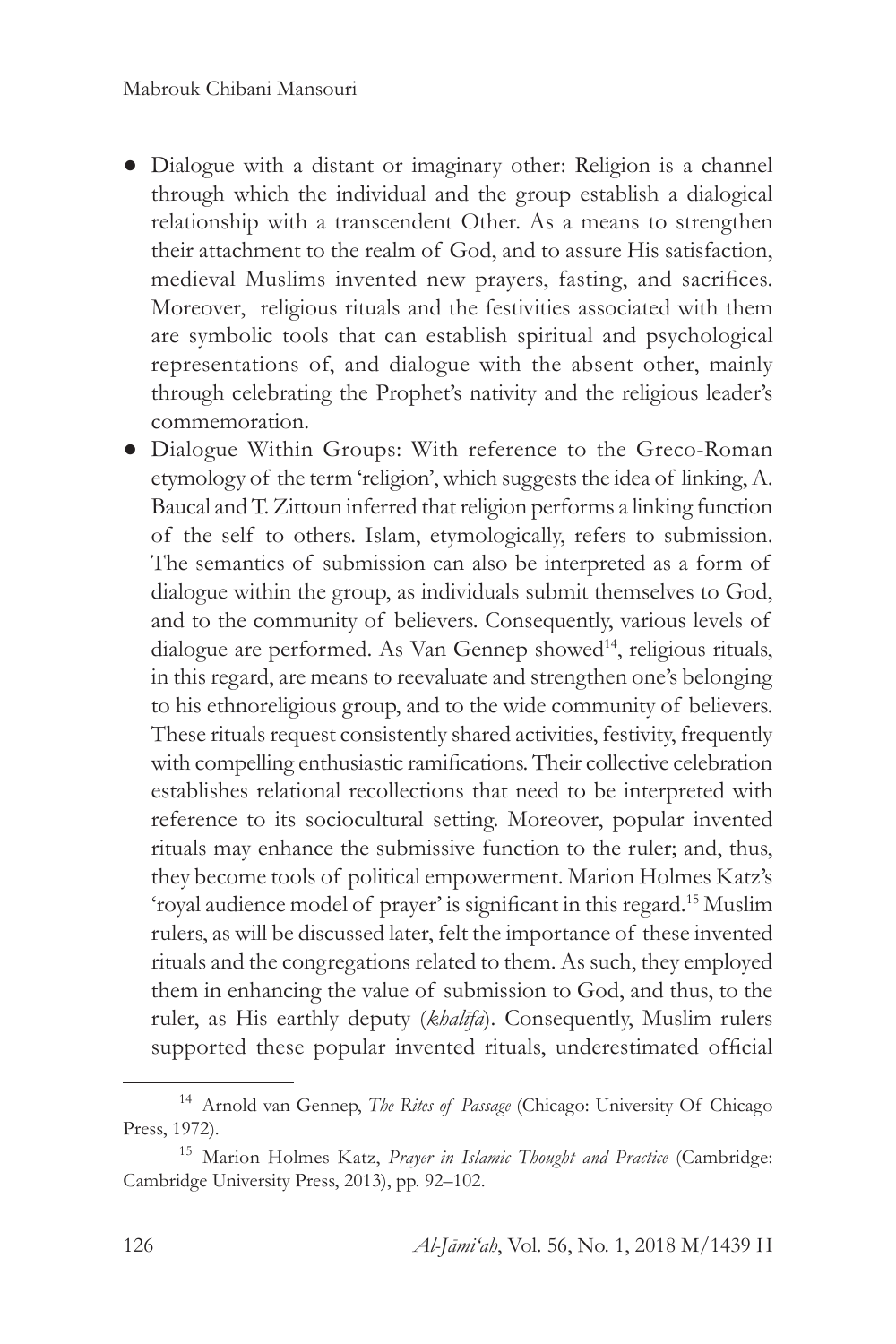scholars reaction over them, and compelled some of them to issue fatwas in their favor.

In examining these invented rituals and the festivities associated with them, the current work estimates that they represent a 'collective cultural reservoir'; 'complex whole' that encompasses various meaning systems and worldviews reflecting the spiritual, psychological, and social needs of different ethnic and cultural groups that adopted Islam and enriched its popular culture.<sup>16</sup>

# **B. Holy time in Islam and the sanctification of** *Rajab* **and** *Shac bān*

The seventh and eighth months of the pre-Islamic Arabian calendar; *Rajab* and *Sha<sup>c</sup>hān*, were praised (al-ashhur al-hurum) for interrelated sanctimonious, cultural, and social reasons,<sup>17</sup> in which three rituals were practiced: fasting (*ṣawm*), slaughtering (*naḥr*), and pilgrimage (*ḥajj*). Etymologically, *Rajab* derives from a Semitic root that refers to the act of consecration and glorification. The verb *tarjīb* means to glorify and sanctify someone or something<sup>2.18</sup> *Sha<sup>chan*</sup> etymologically derives from *Rajab*; literally, *tasha<sup>c</sup>aba minhu*. Consequently, they were called 'twin months' (*al-rajabayn*), sharing a specific holy status compared to other months.

The continuity of their glorification in Islamic popular culture is grounded in pre-Islamic perceptions of time, after being adjusted to the requirement of the new religion and responded to the psychological and spiritual horizons of popular Muslims. Consequently, the lunar months of *Rajab* and *Sha<sup>c</sup> bān* have been deemed the suitable holy time for most invented rituals in Islam.<sup>19</sup> Both months were expressive of various

<sup>16</sup> Jacques Waardenburg, "Official and Popular Religion in Islam":, *Social Compass*, vol. 25, nos. 3–4 (1978), pp. 315–41; Jean Jacques. Waardenburg and P.H. Vrijhof (eds.), *Official and Popular Religion: Analysis of a Theme for Religious Studies* (The Hague: Mouton, 1979), pp. 313–41.

<sup>17</sup> Ismāī'l Ibn Kathīr, *Tafsīr Al-qur'ān*, vol. 4, ed. by Sami Salamah (Beirut: Tayba, 1999), p. 148.

<sup>18</sup> Muḥammad ibn Aḥmad Azhurī, *Tahdhīb al-Lughah*, vol. 2, ed. by Maḥmūd (Egypt: Misriyya), p. 53.

<sup>19</sup> Muḥammad Ibn-al-Walīd aṭ-Ṭurṭūšī, *Kitāb al- ḥawādit' wa-l-bidaʻ*, ed. by María Isabel Fierro (Madrid: Consejo Superior de Investigaciones Científ., Inst. de Cooperación con el Mundo Árabe, 1993); M.J. Kister, "Sha'bān Is My Month...: A Study of an Early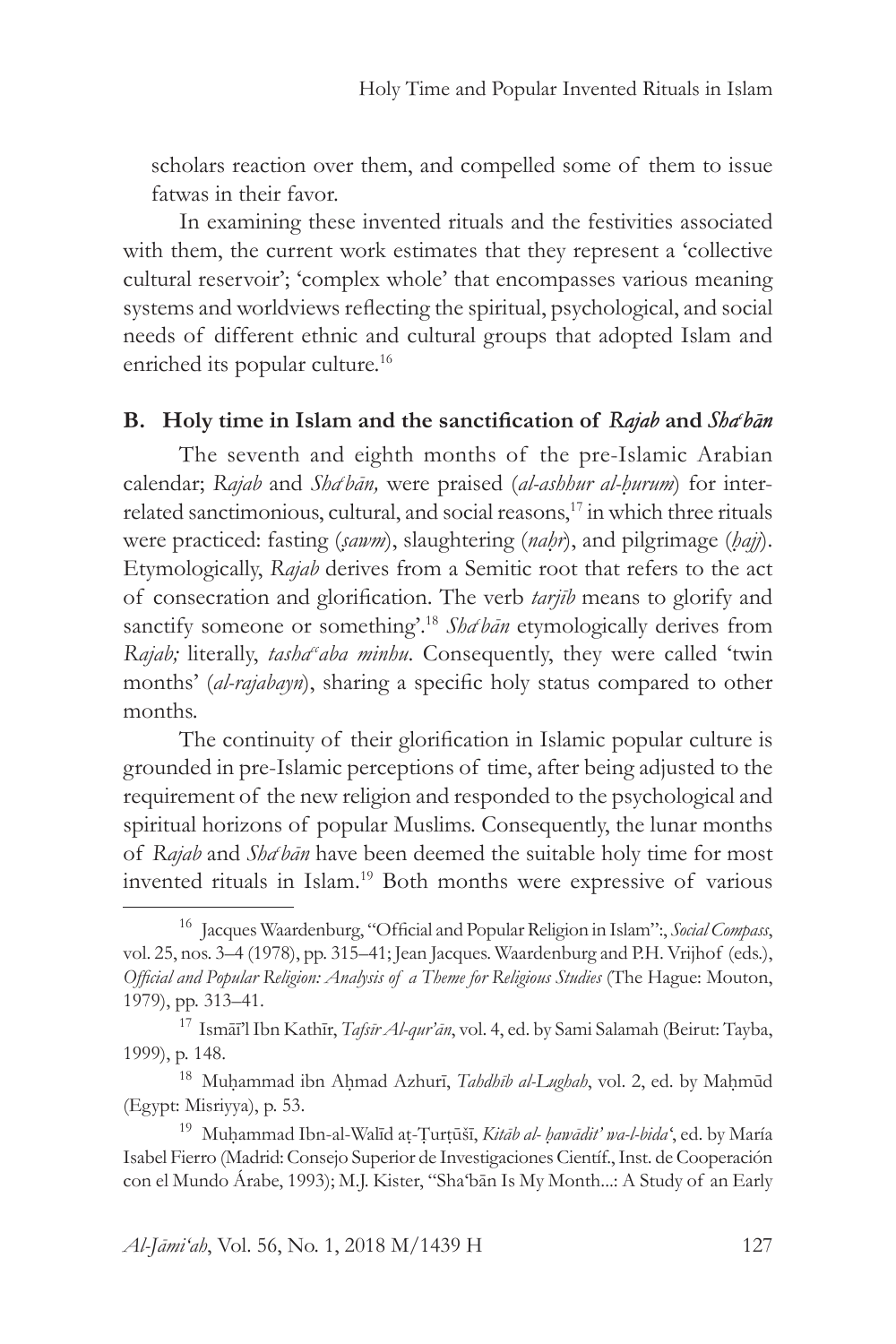cultural, spiritual, and symbolic connotations. In fact, in addition to pre-Islamic Arabs, Jews, Babylonians<sup>20</sup>, and Amazigh<sup>21</sup> considered *Rajab*, as the month of 'purification and penance' and celebrated its rituals in the spring.<sup>22</sup>

The magnitude of the reverence for the month of *Rajab* in pre-Islamic Arabia was reflected in its numberless names, each of which summarizes correlated religious and cultural settings.<sup>23</sup> With Ṣūfism, however, *tarjīb* shifted to adoring and rehashing Allah's names. Subsequently, it becomes a pattern of discourse based on the countless reiteration of the Holy Names. Al-Jaylānī (d. 561 H/1166 AD) claimed that holy angels raise their voices in acclaim, appreciation, and sanctification towards God in *Rajab*. <sup>24</sup>For him, *Rajab* is called (*al-aṣab*) because "God pours mercy on people in abundance and He offers them outstanding dignity and incomparable recompense".<sup>25</sup> Ibn Manzūr concurred with this new sense of the term, admitting that this month

Tradition", in *Studia Orientalia Memoriae D.H.Baneth Dedicate* (Jerusalem: The Magnes Press & Institute of Asian and African Studies, 1979), pp. 63–70; M.J. Kister, "Rajab Is the Month of God.' A Study in the Persistence of an Early Tradition", in *Studies in Jahiliyya and Early Islam* (London: Variorum, 1980), pp. 191–223.

<sup>20</sup> Shelomo Dov Goitein, *Studies in Islamic History and Institutions* (Leiden: Brill, 2010), p. 93.

<sup>21</sup> Abd al-ʻAzīz Bakrī, *Al-Masālik wa al-Mamālik*, vol. 2, ed. by Van Lioven and Feery (Tunisia: Al- 'Arabiyya, 1968), p. 824; Muḥammad Ibn ʻIdhārī, *al-Bayān al-Mugrib,* vol. 1, ed. by G.S. Colin and Evariste Lévi-Provençal (Beirut: Dār al-Thaqāfah, 1967), p. 226; Ibn Khaldūn, *Kitāb al-ʻIbar*, vol. 4 (Beirut: Dār al-Kitāb al-Lubnānī, 1979), p. 428; María Isabel Fierro Bello, *Heterodoxia en al-Andalus Durante el Periodo Omeya* (Madrid: Instituto Hispano-Árabe de Cultura, 1987), p. 157.

<sup>22</sup> As a solution for the difference between the solar calendar and the lunar one, pre-Islamic Arabs used to add a month to the calendar from time to time. It was called the 'intercalated month'. Jews do the same seven times in every nineteen years. Islam abrogated this intercalation (Quran, 9:37). As a result, Islamic Lunar months are not related to specific seasons as was the case in the *Jāhiliyya* when *Rajab* and *Sha'bān* were spring months.

<sup>23</sup> Aḥmad ibn ʻAlī Ibn Ḥajar al-ʻAsqalānī, *Tabyīn al-ʻajab bimā warada fī faḍli Rajab*  (Miṣr: Maktabat ʻAbd al-Wāḥid al-Tāzī, 1932), pp. 1–3; Ibn Manẓūr, *Lisān al-'Arab,* vol. 1 (Cairo: Dār al-Ṣāwī lil-Ṭab" wa-al-Nashr wa-al-Ta"līf, 2003), p. 124.

<sup>24</sup> Abd. Al-Qadir Al-Jaylani, *Al-ghunyah li talibi tariq al-haq 'az wa jal*, vol. 1 (Beirut: Dar al-Kotob al-'IImiyah, 2003), pp. 173–4.

<sup>25</sup> *Ibid*., vol. 1, p. 175.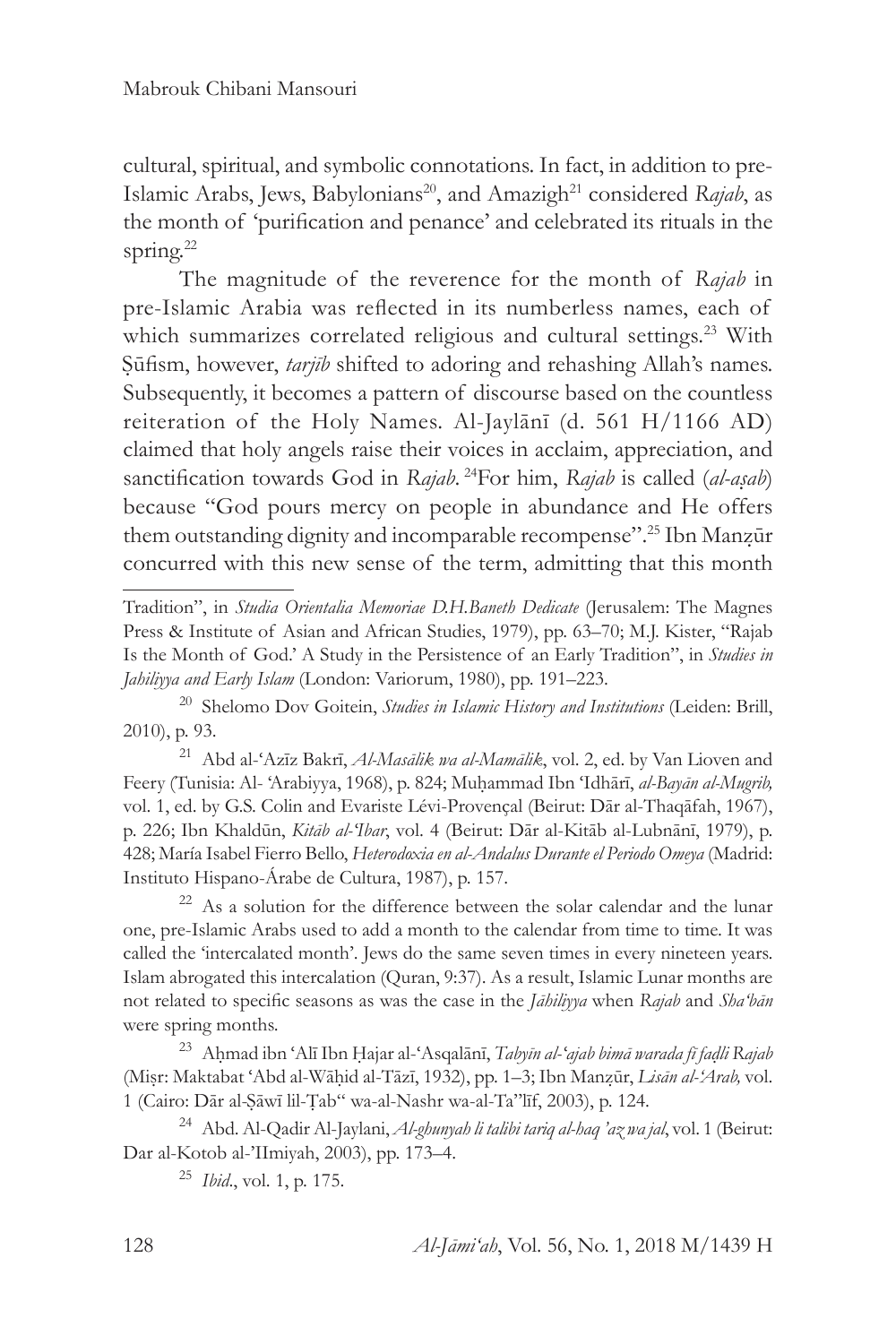is the holiest month of divine response to supplications, invocations, and needs, even much more than Ramadhan.<sup>26</sup> This new perception of time compared the superiority of *Rajab* over other months to that of the Quran over other speech, or to that of God over all His creatures.<sup>27</sup> Sufis bolstered this vision by a *hadīth* reported on the authority of Ibn Abbās, in which God told Moses:

O, Moses! I made *Rajab* a holy month (*Shahr ḥarām*) and I called it *al-aṣabb* (the pouring) because I countlessly pour mercy in it. In this month, I open the heavens' doors [with mercy] and I pour My blessings. O, Moses! There is a day in which I divide the creatures' livelihoods, which is the day of mid-Rajab. O, Moses! Remember Me [in that day] and I remember you in My Majesty. O, Moses! My Angels pray for him who supplicates in that day.<sup>28</sup>

The pre-Islamic sanctification of both months was associated with complex cultural settings entailing religious, social, and symbolic dimensions. However, in Islam *Ramaḍān* was chosen as the holy month of fasting, whereas Rajab and Sha bān remained void of official Islamic rituals. The continuity of time holiness in Arab Islamic culture made *Rajab* and *Shac bān* fertile soils for inventing new rituals such as fasting and prayers, while other pre-Islamic rituals continued to be practiced in the early centuries of Islam after being entirely or partially adjusted to the fundamental requirements of the new religion.<sup>29</sup>

A religious debate rose among medieval scholars over the holiness of both months in Islam. 'Puritan' scholars insisted that "The *Jāhiliyya* people revered *Rajab*. When Islam came, it was left behind".<sup>30</sup>

<sup>26</sup> Manẓūr, *Lisān al-'Arab,* vol. 1, p. 124.

<sup>27</sup> Muḥammad b. Muḥammad al-Wazīr al-Andalusī, *al-Ḥulal al-sundusiyya fī alakbār al-Tūnisiyya*, vol. 1, ed. by Muḥammad al-Ḥabīb al-Hīla (Beirut: Al-gharb al-islāmī, 1985), pp. 188–9.

<sup>28</sup> Muḥammad b. Muḥammad al-Wazīr al-Andalusī, *al-Ḥulal al-sundusiyya fī alak'bār al-Tūnisiyya*, vol. 3, ed. by Muḥammad al-Ḥabīb al-Hīla (Beirut: Al-gharb al-islāmī, 1985), p. 204. (All original Arabic translations are mine unless stated otherwise).

<sup>29</sup> Kister, "'Sha'bān Is My Month...': A Study of an Early Tradition", pp. 15–37; Kister, "Rajab Is the Month of God.' A Study in the Persistence of an Early Tradition", pp. 192–223.

<sup>30</sup> Nūr al-Dīn ʻAlī ibn Abī Bakr Haythamī, *Majmaʻ al-zawā'id wa-manbaʻ al-fawā'id,* vol. 3 (Beirut: Al-Kitāb al-Lubnānī, 1967), p. 191.

*Al-Jāmi'ah*, Vol. 56, No. 1, 2018 M/1439 H 129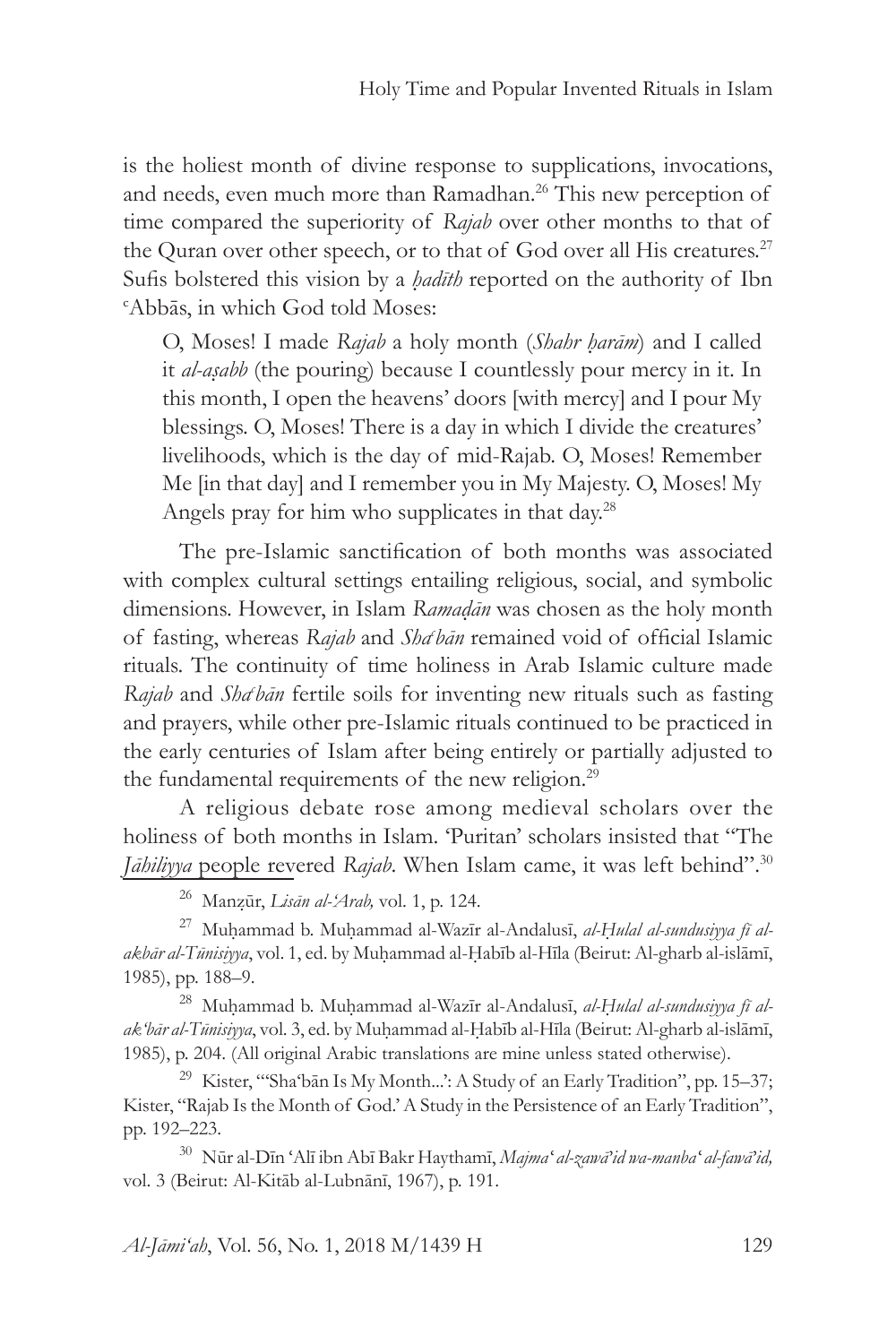Consequently, all popular rituals have been classified as 'reprehensible innovations'. A full literature of refutation against heresies was classified such as *Kitāb al-Bida<sup>c</sup> wa al-ḥawādith* of al-Ṭurṭūshī (d. 520 H/ 1126 AD) and *al-Bā<sup>c</sup> ith c alā inkār al-bida<sup>c</sup> wa al-ḥawādith* of Abū Shāma (d. 665 H/ 1267 AD). Moreover, books of unauthentic *ḥadīth*s (*mawḍū<sup>c</sup> āt*) devoted specific chapters for the *hadīth*s of *Rajab* and *Sha*<sup>t</sup>ban, such as *Kitab almawḍū<sup>c</sup> āt* of Ibn al-Jawzī (d. 597 H/ 1201 AD) and *al-Fawā'id al-majmū<sup>c</sup> a* of al-Shawakānī (d. 1255 H/ 1839 AD). Later scholars dispensed full works for the innovated forms of worship in *Rajab* and *Shabān*, such as *Tabyīn al-<sup>c</sup> ajab bimā warada fī shahri Rajab* of Ibn Ḥajar (d. 852 H/ 1448 AD) and *Adā'u mā wajab min bayāni waḍ<sup>c</sup> i al-wāḍi<sup>c</sup> īn fī Rajab* of Ibn Diḥya (d. 633 H/ 1236 AD).

By contrast, Ṣūfī scholars considered that "*Rajab* is a glorified month in the *Jāhiliyya*. In Islam, it acquired more glorification".<sup>31</sup> Shī<sup>c</sup>ī sources also adopted this view concerning the glorification of *Rajab* verbatim.32 Works, such as *Qūt al-qulūb* of al-Makkī (d. 386 H/ 996 AD), *Iḥyā' <sup>c</sup> ulūm al-dīn* of al-Ghazālī (d. 505H/1111 AD), and *al-Ghunya* of al-Jaylānī (d. 561 H/1166 AD), approved the invented rituals of both months and supported them by *hadīths* attributed to Prophet Muhammad such as: "*Rajab* is the month of God, *Shac bān* is my month, and *Ramaḍān* is the month of my people".33 Although the former group of scholars attempted to diminish the sanctity of *Rajab* and *Shac bān* and the rituals associated with them, both months maintained their glorification in popular Islam, and popular Muslims have largely practiced their rituals, mainly sacrifices, fasting and prayers, and continued to be practiced until nowadays.

<sup>31</sup> Al-Jaylani, *Al-ghunyah li talibi tariq al-haq 'az wa jal*, vol. 1, pp. 176.

<sup>32</sup> Muhammad ibn al-Hasan Fattal al-Nisaburi, *Rawdat al-waïzin.,* vol. 2, ed. by Gh. Majīdī and M. Farjī (Qum: Dalīl Mā, 1961), p. 310 no. 1235.

<sup>33</sup> Al-Jaylani, *Al-ghunyah li talibi tariq al-haq 'az wa jal, vol.* 1, p. 192; Abū al-Faraj ʻAbd al-Raḥmān ibn ʻAlī Ibn al-Jawzī, *Al-Mawḍū'āt*, vol. 1 (Makkah: Al-Maktaba al-Salafiyya, 1966), p. 125; ʻAbd al-Raḥmān ibn Ismāʻīl Abū Shāmah, *al-Bāʻith ʻalá inkār al-bidaʻ wa-al-ḥawādith* (Beirut: al-Fikr, 1992), p. 64. In Shīcī sources, Ramaḍān—instead of Rajab—is the month attributed to God. See Fattal al-Nisaburi, *Rawdat al-waïzin*., vol. 2, pp. 319–20 no. 1242; 1244.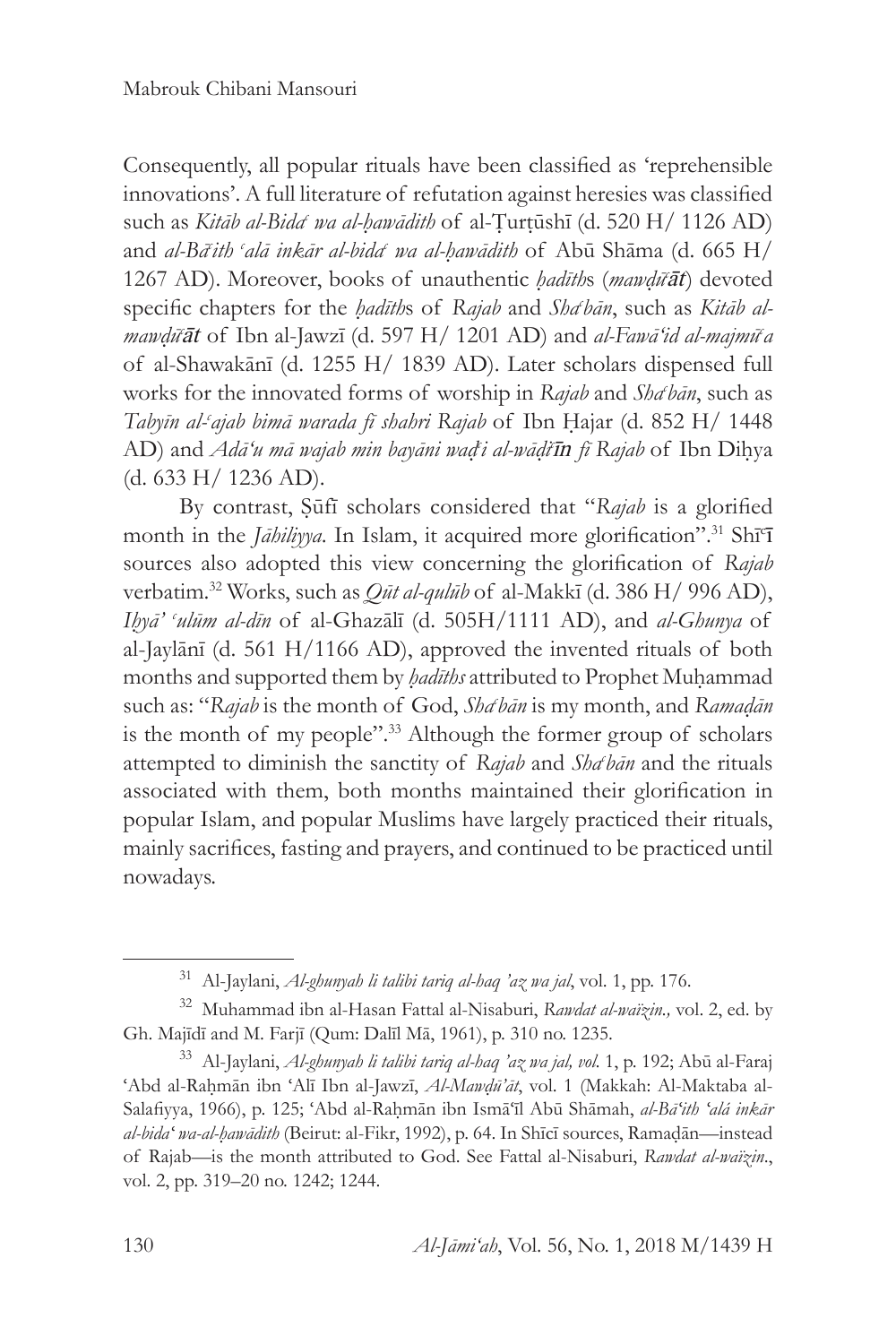# **C. Popular sacrifices of Rajab and Sha<sup>c</sup> bān**

Among the many rituals practiced in pre-Islamic *Rajab* and continued to be observed in Islam is the holy sacrifice (*naḥr*), which is considered as one of the many synonyms of the term.34 Popular Muslims preserved two pre-Islamic slaughtering rituals, namely, 'atīra and farda. Despite the scholarly debate over the legitimacy of both rituals, a flexible interpretative approach has grounded their continuity until recent decades, mainly in rural and Saharan areas.

*c Atīra* is a pre-Islamic sacrifice practiced in the month of *Rajab*, from which it acquired one of its name: *rajabiyya,* a term admitted by Prophet Muhammad himself.<sup>35</sup> According to Ibn Manzūr,<sup>36</sup> tarjīb which is a synonym of *tatār*, refers specifically to the slaughtering ritual of this sacrifice in Rajab. The *farda* (firstlings of the flock) refers to the first born-camel when one's herd numbers one hundred. Pre-Islamic Arabs used to raise that camel with utmost care, ritually slaughter it for their idols during the month of *Rajab* and pour its blood on the idols' heads for the blessing.37 Both slaughtering rituals continued to be practiced by ordinary Muslims and were considered as a cultural trait full of sacrament and spirituality.

Some Muslim scholars acknowledged this popular ritual emphasizing that Prophet Muhammad and his Companions, such as Ibn Sīrīn (d. 110 H/729 AD), used to observe the *<sup>c</sup> atīra* in *Rajab* and approved its legitimacy.<sup>38</sup> This group of scholars supported this view by a *ḥadīth* reported on the authority of Mikhnaf Ibn Sulaym (d. 64 H/ 684 AD). "We were standing with the Prophet Muhammad, Peace Be Upon Him, in *Arafa* so I heard him saying: O, people! Every year, every householder should slaughter an *uḍḥiya* and a *<sup>c</sup> atīra*. Do you know what

<sup>34</sup> Azhurī, *Tahdhīb al-lughah*, vol. 2, p. 53.

<sup>35</sup> Majd al-Dīn al-Mubārak ibn Muḥammad Ibn al-Athīr, *al-Nihāya fī gharīb al-ḥadīth wa-al-athar.,* vol. 2, ed. by A. Zāwī and M. Ṭanāḥī, (Cairo: Dār Iḥyā' al-Kutub al-cArabiyya, 1963), p. 197.

<sup>36</sup> Manẓūr, *Lisān al-'Arab,* vol. 1, p. 124.

<sup>37</sup> Majd al-Dīn al-Mubārak ibn Muḥammad Ibn al-Athīr, *al-Nihāya fī gharīb al-ḥadīth wa-al-athar*., vol. 3, ed. by A. Zāwī and M. Ṭanāḥī, (Cairo: Dār Iḥyā' al-Kutub al-cArabiyya, 1963), pp. 435–6.

<sup>38</sup> Muḥammad Shams al-Ḥaqq ʻAẓīmābādī, *ʻAwn al-maʻbūd: sharḥ Sunan Abī Dāwūd*, vol. 6 (Madinah: al-Maktabah al-Salafīyah, 1968), p. 244.

*Al-Jāmi'ah*, Vol. 56, No. 1, 2018 M/1439 H 131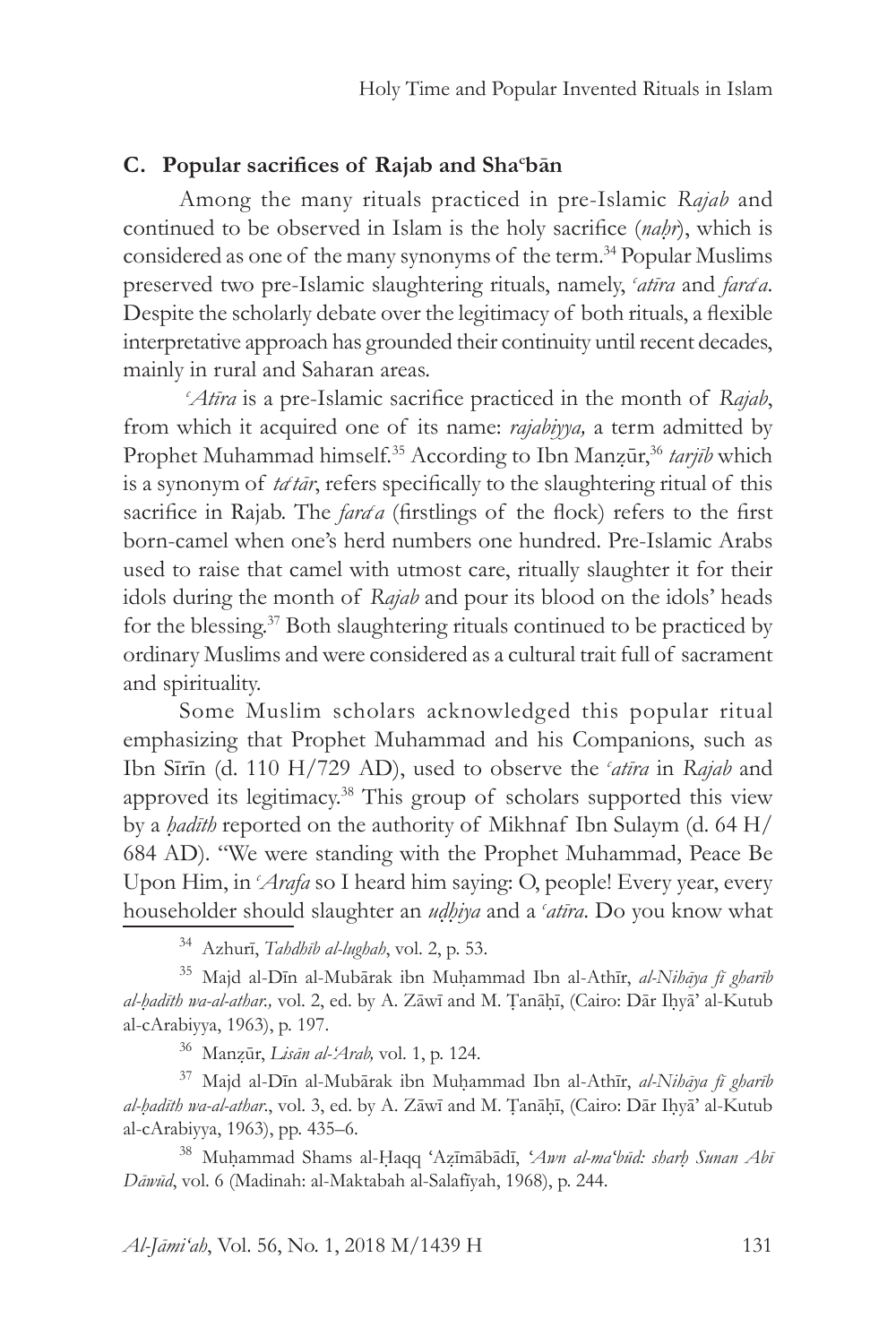a *c atīra* is? It is what you call *rajabiya*".<sup>39</sup> However, 'puritan' scholars used the concept of abrogation to contest this popular ritual. For them, in addition to being "a strange, of a weak chain of narrators (*ḥadīth gharīb dha<sup>r</sup>if al-isnād*)",<sup>40</sup> this *ḥadīth* was abrogated by another: "No *fara<sup>c</sup>a* and no *c atīra*".41 Consequently, Islam approved the *<sup>c</sup> atīra* for a given period before it was abolished. Al-Azhurī commented "The *<sup>c</sup> atīra* is the *rajabiya*. It is a slaughtering ritual used to be practiced by the people of *Jāhiliyya* in *Rajab* as a blessing for their gods. It continued to be practiced during the early years of Islam. Then it was abrogated".42 Nevertheless, *Hadīth* criticism techniques, such as authenticity and abrogation, have not fully resolved the issue of the religious legitimacy of this popular ritual. Authenticity criticism, as an Islamic science, related to the chain of narrators, whereas the abrogation (*naskh*) deals with content. Consequently, if the *ḥadīth* is unauthentic, as al-Tabrīzī insisted on, then, the concept of abrogation approved by some scholars is debatable.

After a long dialectical process among Muslim scholars, and with regard to the widespread of this popular sacrifice, an interpretative compromise resulted from the combination of the two previous opinions, as a flexible strategy in dealing with Islamic popular ritual. It acknowledged that these slaughtering rituals are religiously legitimate after being Islamicized and 'purified' of their pagan connotations. Thus, the *ḥadīth* of Ibn Sulaym was admitted as authentic, not forged or weak, and the second *hadīth* "No *fard a* and no 'atīra" was interpreted as indicating that both sacrifices are legitimate, but are not religiously compulsory. Alc Adhīm Abādī (d. 1329 H/ 1911 AD), summarized this view as follows:

Isḥāq Ibn Rāhawayh interpreted the ḥadīth: 'No faraca and no catīra', as it

<sup>39</sup> Muḥammad ibn ʻAbd Allāh Khaṭīb al-Tibrīzī, *Mishkāt al-Maṣābīḥ*, vol. 1, ed. by A. Albānī (Damascus: al-Maktaba al-Islāmiyya), p. 456 no. 1478.

<sup>&</sup>lt;sup>40</sup>*Ibid.*, vol. 1, p. 465. Worth to notice the significant difference between original texts and later copies. In an earlier manuscript of al-Azhurī's, Azhurī, *Tahdhīb al-lughah*, 2: 263., the word designating this *ḥadīth* is *aṣaḥḥu* (righter than) instead of *nāsikh* (abrogator). Moreover, al-Tabrīzī misquoted al-Tirmidhī's classification of the Hadith as "a good, strange *ḥadīth* (*ḥadīth ḥasan gharīb*)". Muhammad ibn 'Isa Tirmidhi, *Al-Sunan*, vol. 3, ed. by 'Uthmān (Beirut: Dar al-Fikr, 1983), p. 37 no. 1555.

<sup>41</sup> Azhurī, *Tahdhīb al-lughah*, vol. 2, p. 262; al-Tibrīzī, *Mishkāt al-Maṣābīḥ*, vol. 1, p. 464 no. 1477; Tirmidhi, *Al-Sunan*, vol. 3, p. 34.

<sup>42</sup> Azhurī, *Tahdhīb al-lughah*, vol. 2, p. 263.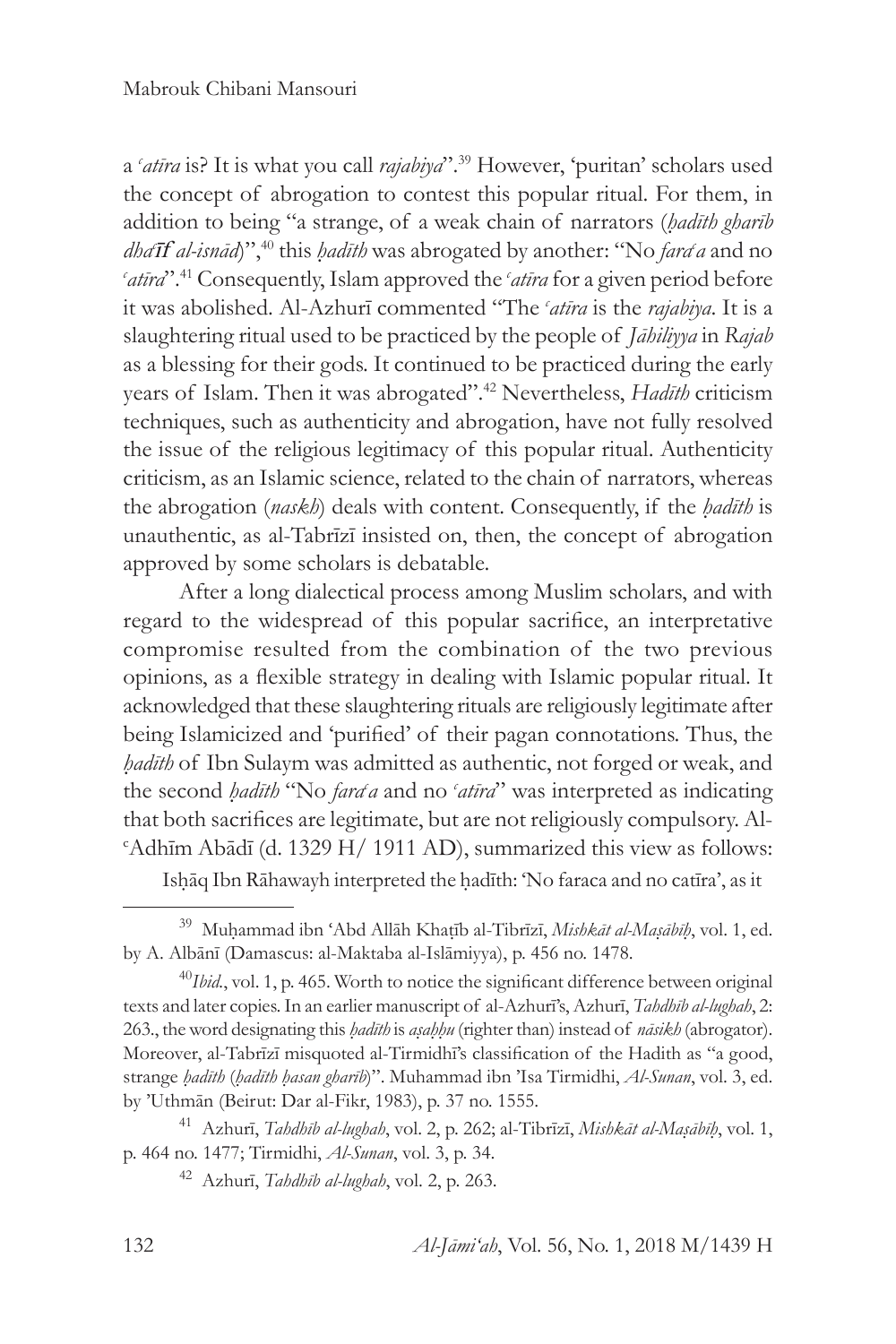means: neither faraca nor catīra is compulsory. Al-Shāfi'ī said: there is no contradiction between the different narrated versions of this hadīth, as the meaning is: neither faraca nor catīra is compulsory. The Prophet, Peace Be Upon Him, meant by this negation: neither of them is compulsory. If this (interpretation) is correct, then the ḥadīth negates it's being a Sunna, but it does not consider its practice as unlawful or reprehensible. So, if ever a man slaughtered a sacrifice in Rajab or slaughtered a little camel for his personal need or charity it is not reprehensible (*laysa makrūhan*).43

To support this opinion, scholars referred to the *Ṭabaqāt* of Ibn Sa<sup>c</sup>d, in which he mentioned that the Prophet was asked about the fara<sup>c</sup>a and 'atīra in the Last Prophetic Sermon (*khuṭbat al-wadā*<sup>-</sup>: the last Prophetic religious orders and commands). The Prophet let it free according to the will of the Muslim.<sup>44</sup> If the Prophetic speech concerning these slaughtering rituals was surely pronounced in the Last Sermon, and it seems to be, then the application of the concept of abrogation is debatable. Moreover, Al-c Aẓīm Abādī narrated others *ḥadīths* on the authority of  ${}^{\circ}$ Å'isha and Nubaysha al-Hudhalī (alive in 11 H/ 632 AD) legitimizing these rituals, and he noticed that the sayings of  $\Delta$ <sup>\*</sup>isha and Nubaysha are beyond doubt,<sup>45</sup> and so did Ibn al-Athīr.<sup>46</sup> This is, in his view, the adequate interpretation, as it suits the fundamentals of religion, and contradicts the pre-Islamic slaughtering for the sake of the idols.<sup>47</sup>

This interpretative tendency ensures the legitimacy of these popular slaughtering rituals after being 'purified' of their pre-Islamic perceptions and connotations. Popular Muslims continued to practice them while their framing concepts and their religious connotations changed. The animals were no longer slaughtered for idols, but for Allah as an act of blessing and charity. Linguistically, the signifier remained the same whereas the sign was changed. Anthropologically speaking, rituals may witness total or partial shifts in structure or symbolism for pressure of official culture, and, thus "religious systems are regulated by institutions which precisely

<sup>43</sup> ʻAẓīmābādī, *ʻAwn al-maʻbūd*, vol. 6, p. 244.

<sup>44</sup> Muḥammad Ibn-Saʻd, *Al-Ṭabaqāt*, vol. 7 (Beirut: Al-kitāb al-lubnānī, 1957), p. 64.

<sup>45</sup> ʻAẓīmābādī, *ʻAwn al-maʻbūd*, vol. 6, p. 244.

<sup>46</sup> Ibn al-Athīr, *al-Nihāya fī gharīb al-ḥadīth wa-al-athar.*, vol. 3, p. 178.

<sup>47</sup> *Ibid.*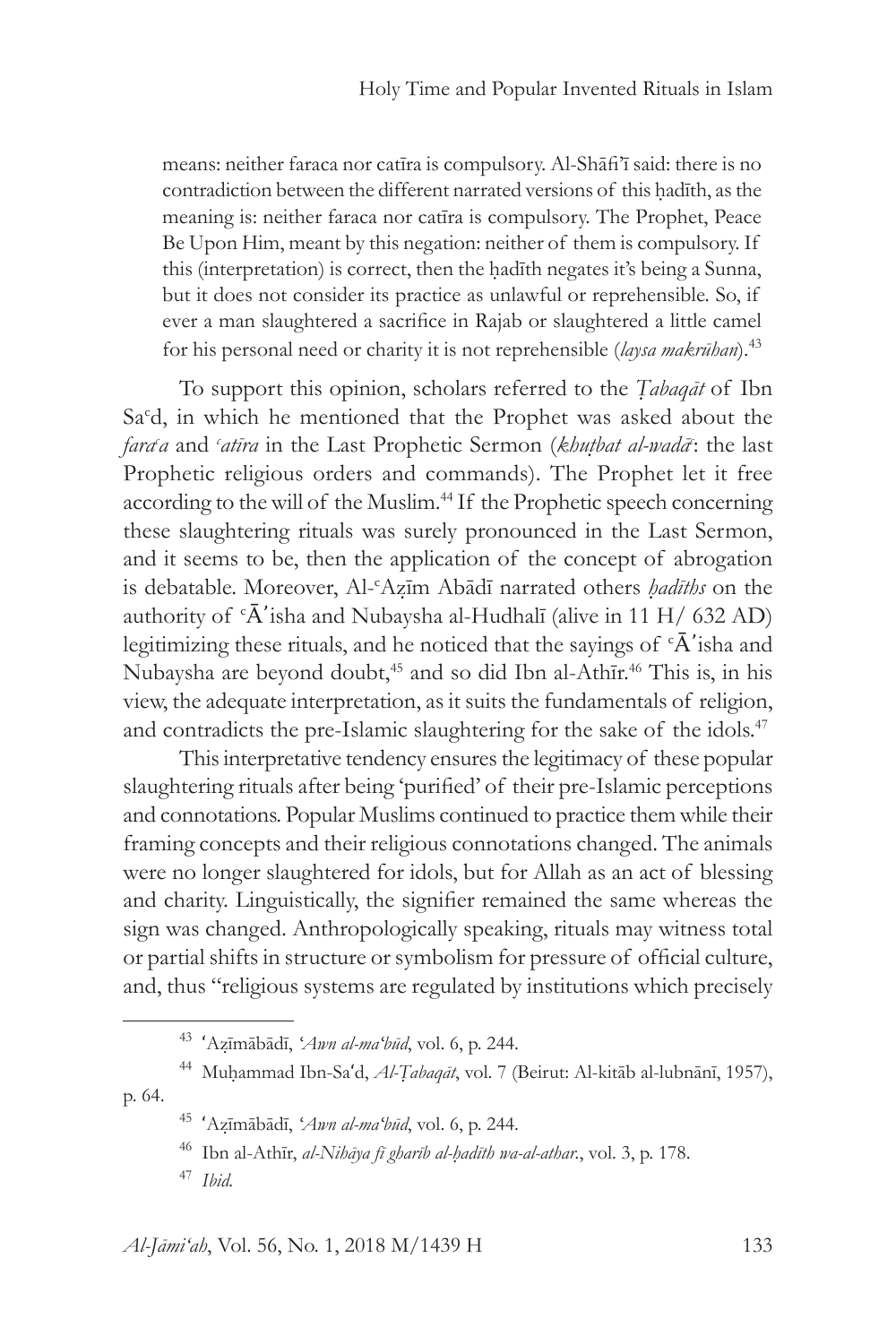attempt to constrain the variability of these dialogical and interpretative processes".48 It is as a strategy of adjustment to fulfill the psycho-cultural needs of popular Muslims and at the same time preserve its distinctive trait as being religious.

Indeed, the holy sacrifices of *fara<sup>ca*</sup> and 'atira</sup> go beyond the phenomenal act of charity and blessings; they are sociocultural rites full of expressivity and symbolism, on one hand, and collective acts that embedded a vision of time, space and things on the other. These religious sacrifices are used as symbolic resources to engage in sociocultural practices that "support one's sense of continuity, maintain one's sense of belonging, regulate one's relationship with others".49 The festivities associated with these popular rituals of slaughtering may refer to intrinsic and extrinsic feelings that a person can dialogize with himself, the community of believers through preserving and participating these rituals. Official institutions, including the bodies who claim to represent it and feel to have the right to produce knowledge, interpret it, and protect the system of meaning from 'any stray beyond the limits', failed in eliminating these sacrifices. However, as time went by, *farac a* and *<sup>c</sup> atīra* disappeared, owing to the significant shift in economic structures in the Arab-Islamic world.

# **D. Invented Popular Fasting in** *Rajab* **and** *Shac bān*

Fasting, religiously and culturally, varies regarding duration and inconsumable items according to conditions that govern human groups.<sup>50</sup> While collective rituals of sacrifices in Rajab, and the festivities associated with them express a socialization of the private and inner experience of religiosity, fasting, in itself, remains in the closed circle of privatization. Whoever, daylong divine chanting, Holy Names reciting, and fastbreaking, are collective manifestation by which the socialization of this

<sup>48</sup> Baucal and Zittoun, "Religion as Dialogical Resource", p. 217.

<sup>49</sup> *Ibid.*, p. 212.

<sup>50</sup> Robert Brunschvig, "Le culte et le temps dans l'islam classique", in *Études d'islamologie,* vol. 1 (Paris: G.-P. Maisonneuve et Larose, 1976), pp. 167–77; Shelomo Dov Goitein, "Ramadan, The Muslim Month Of Fasting, Its Early Development And Religious Meaning", in *Studies in Islamic History and Institutions* (Leiden: Brill, 1968), pp. 90–110.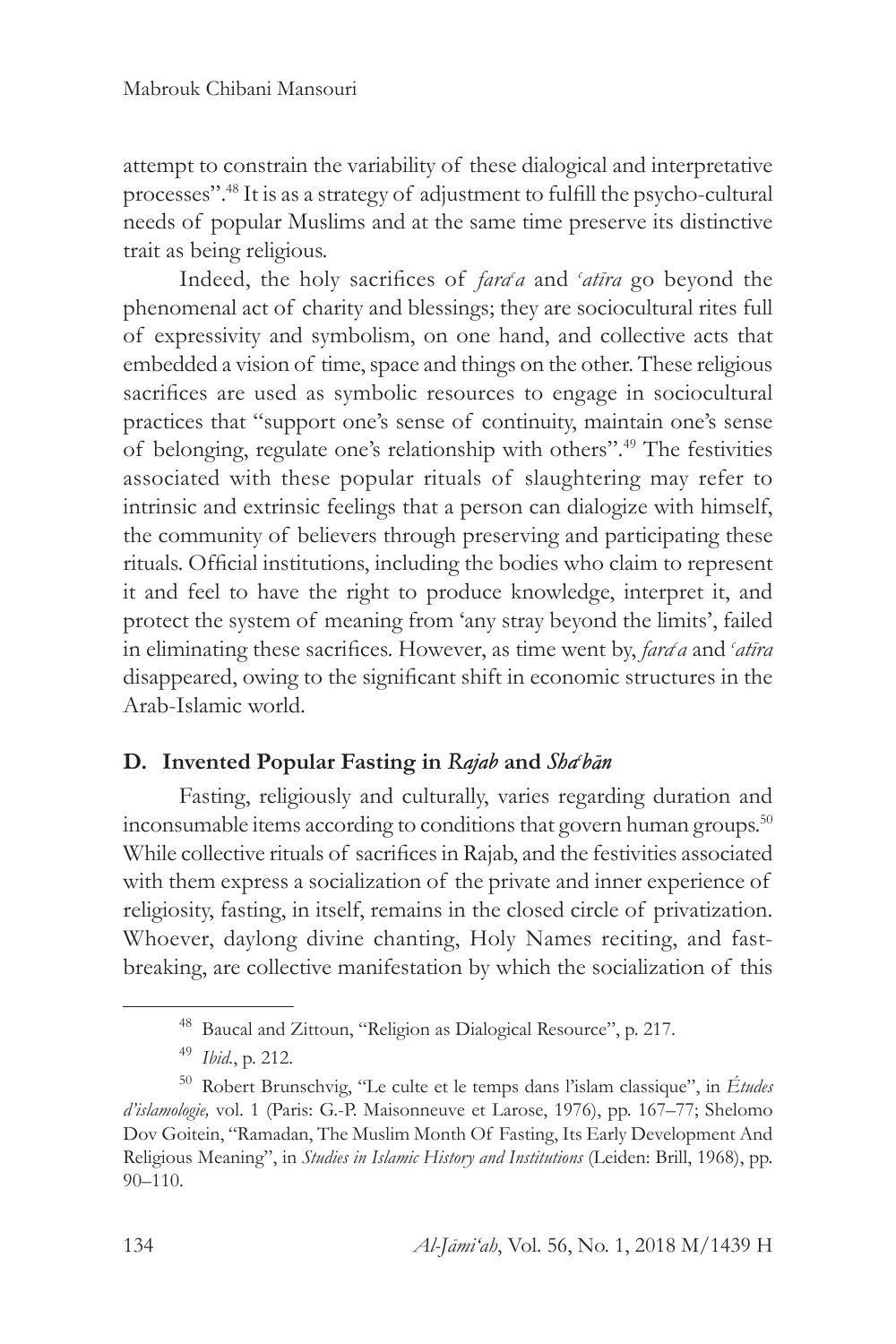ritual is performed.

Fasting was a common practice in the *Jāhiliyya*, 51 but sources on its regulations are missing. When Islam came, Ramadhan was chosen as the holy month of fasting. However, Islamic popular culture invented new forms of fasting in Rajab and *Sha bān* due to the holiness of both months in the collective imaginary, insisting that it was a common ritual since the time of Noah<sup>52</sup> as an invocation ritual or as a token of gratitude.<sup>53</sup> Sunni, Şūfī, and Shī<sup>c</sup>ī<sup>54</sup> sources listed many Prophetic Hadiths portraying the merits and divine reward of fasting during *Rajab* and *Shac bān*. Regardless of their degree of authenticity, these Hadiths depict the strategies through which popular culture in Islam, which remained parallel to the official one, expresses Muslim perceptions, ambitions, and aspirations. One of the Hadiths attributed to Prophet Muhammad says:

Rajab is an excellent month in which God doubles the recompenses (ḥasanāt). He who fasts for one day in Rajab is as if he fasted the whole year. He who fasts for seven days in Rajab, seven doors of Hell will be closed in front of him. He who fasts for eight days, eight doors of Heaven will be opened to him. He who fasts for ten days he gets whatever he asks God. He who fasts for fifteen days he will hear a voice from the heavens: You are forgiven of your past deeds. Resume working, and God may give you bountifully.<sup>55</sup>

In another Hadith reported by al-Haythamī, God ordered Moses: "O, Moses! For him who fasts on the day of mid-*Rajab*, it is as if he performed one thousand admitted pilgrimages, and made one thousand

<sup>51</sup> Goitein, "Ramadan, The Muslim Month Of Fasting, Its Early Development And Religious Meaning", pp. 93–4; K. Wagtendonk, *Fasting in the Koran* (Leiden: E.J. Brill, 1968), pp. 29–40.

<sup>52</sup> Al-Jaylani, *Al-ghunyah li talibi tariq al-haq 'az wa jal*, 1: 175; Fattal al-Nisaburi, *Rawdat al-waïzin.*, vol. 2, p. 309 no. 1231; Haythamī, *Majmaʻ al-zawā'id wa-manbaʻ al-fawā'id,* vol. 3, pp. 188–91.

<sup>53</sup> Al-Nawawī, *Sharḥ Ṣaḥīḥ Muslim*, vol. 8 (Cairo: Maṭbacat al-Ḥijāzī), p. 9; Yitzhak Nakash, "An Attempt To Trace the Origin of the Rituals of Āshurā,", Die Welt des *Islams*, vol. 33, no. 2 (1993), pp. 161–81.

<sup>54</sup> Fattal al-Nisaburi, *Rawdat al-waïzin.*, vol. 2, pp. 310–1 no. 1232-1235.

<sup>55</sup> Haythamī, *Majmaʻ al-zawā'id wa-manbaʻ al-fawā'id*, 3: 191; Abū Bakr Aḥmad ibn ʻAlī Khaṭīb al-Baghdādī, *Tarikh Baghdad.*, vol. 8 (Beirut: Dar al-Kitab al-'Arabi, 1966), p. 330 no. 4421.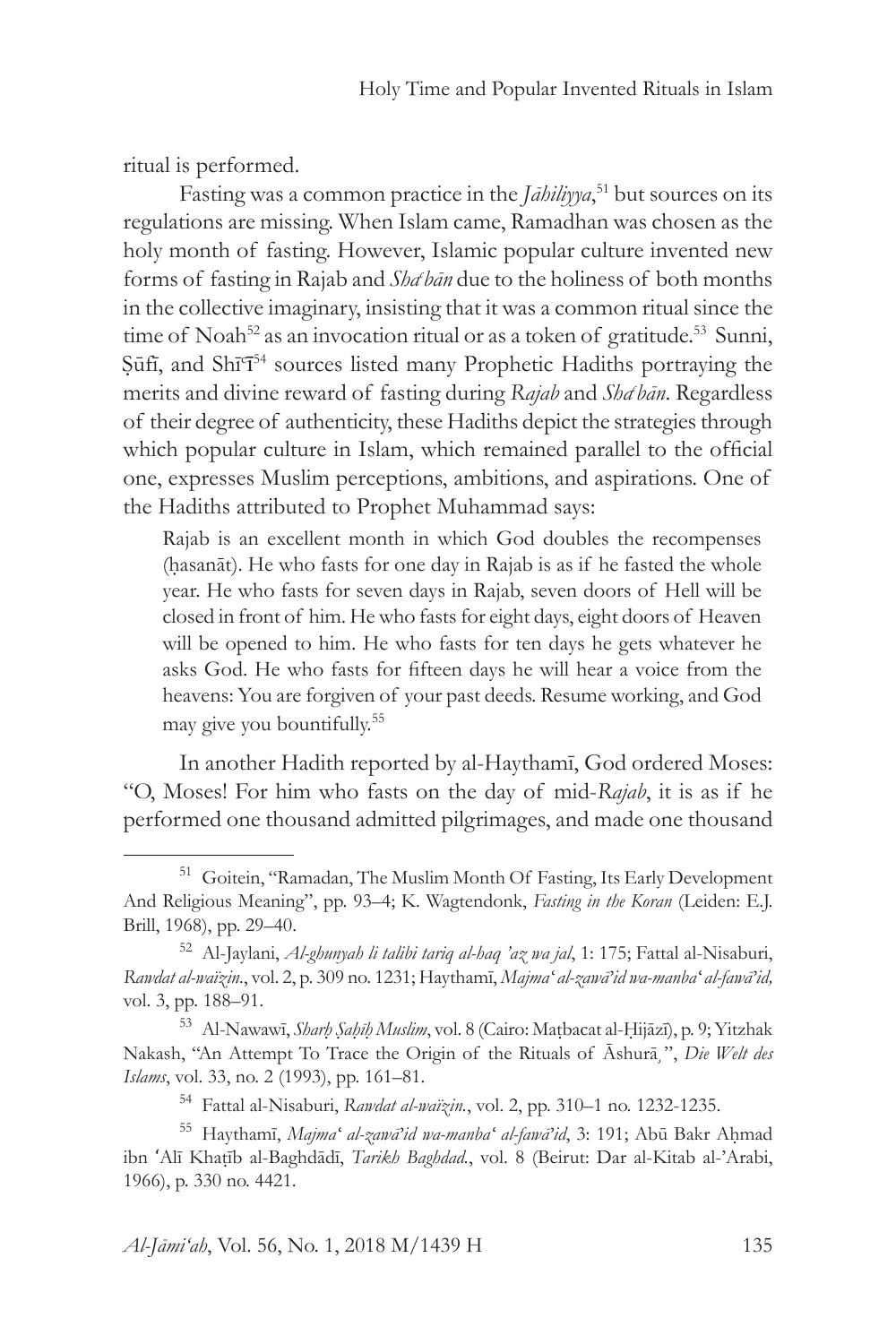holy-invasions for the sake of God, and as if he released one thousand slaves for My sake".<sup>56</sup> Sources mentioned that fasting on the mid-Sha<sup>ch</sup>han is equal to fasting for 60 previous years and 60 following years.57 A *ḥadīth* indicated that "in heaven, there exists a river called *Rajab*. Its water is whiter than snow and sweeter than honey. He who fasts one day in *Rajab* may drink from it".58 Shī<sup>c</sup> ī sources also reported this *ḥadīth* on the authority of Ja<sup>c</sup>far al-Ṣādiq.<sup>59</sup>

Official culture attempted to undermine this invented fasting. The second caliph Umar used to force people to break their fasting during *Rajab*, insisting that "*Rajab* was a revered month by *Jāhilis*. When Islam came, it was left behind".60 Despite these measures, fasting during *Rajab* has been deeply rooted in popular culture, as the most rewardable ritual in Islam. In addition to the Hereafter rewards mentioned in most Islamic sources, fasting shifts from being a private practice related to the inner experience of the individual, to being a collective ritual *par excellence*. Sufis have stressed two socializing rituals associated with fasting. The first is day long collective recitation of specific chapters of the Quran and Holy Names.<sup>61</sup> The second is collective fast-breaking in mosques, Sufi shrines, and governors castles. Consequently, popular invented fasting, in addition to being humbly practiced, it exemplified a full set of inner and outer experience of the socialization of rituality in Islam. It echoed an orchestration of the sacred experience, in which all individuals can participate, regardless of age or sex, and dialogize their feelings and perceptions. Gradually, Muslim scholars tolerated its widespread practice.

<sup>61</sup> Interestingly, reciting Holy Name and Attributes and Quran chapters in specific occasions is a joint celebration among Muslims in popular rituals all over the Muslim world, despite being considered as a heresy by strict scholars. Wahib, "Being Pious Among Indonesian Salafists", p. 11.

<sup>56</sup> Haythamī, *Majmaʻ al-zawā'id wa-manbaʻ al-fawā'id*, vol. 3, p. 204.

<sup>57</sup> Ibn al-Jawzī, *Al-Mawḍū'āt*, vol. 1, p. 130.

<sup>58</sup> Muḥammad Ibn al-Walīd Aṭ-Ṭurṭūšī, *Al-ḥawādiṭ wa-ăl-bidaʻ*, ed. by ʻAbd al-Maghīd Turkī (Beirut: Al-Gharb al-Islāmī, 1990), p. 272; Muḥammad ibn Aḥmad Dhahabī, *Mīzān al-i'tidāl*, vol. 4, ed. by 'Ali Muhammad Bajawi (Cairo: Dar Ihya' al-Kutub al-'Arabiyah, 1962), p. 189 no. 8797.

<sup>59</sup> Fattal al-Nisaburi, *Rawdat al-waïzin.*, vol. 2, p. 318 no. 1238.

<sup>60</sup> Haythamī, *Majmaʻ al-zawā'id wa-manbaʻ al-fawā'id*, vol. 3, p. 191.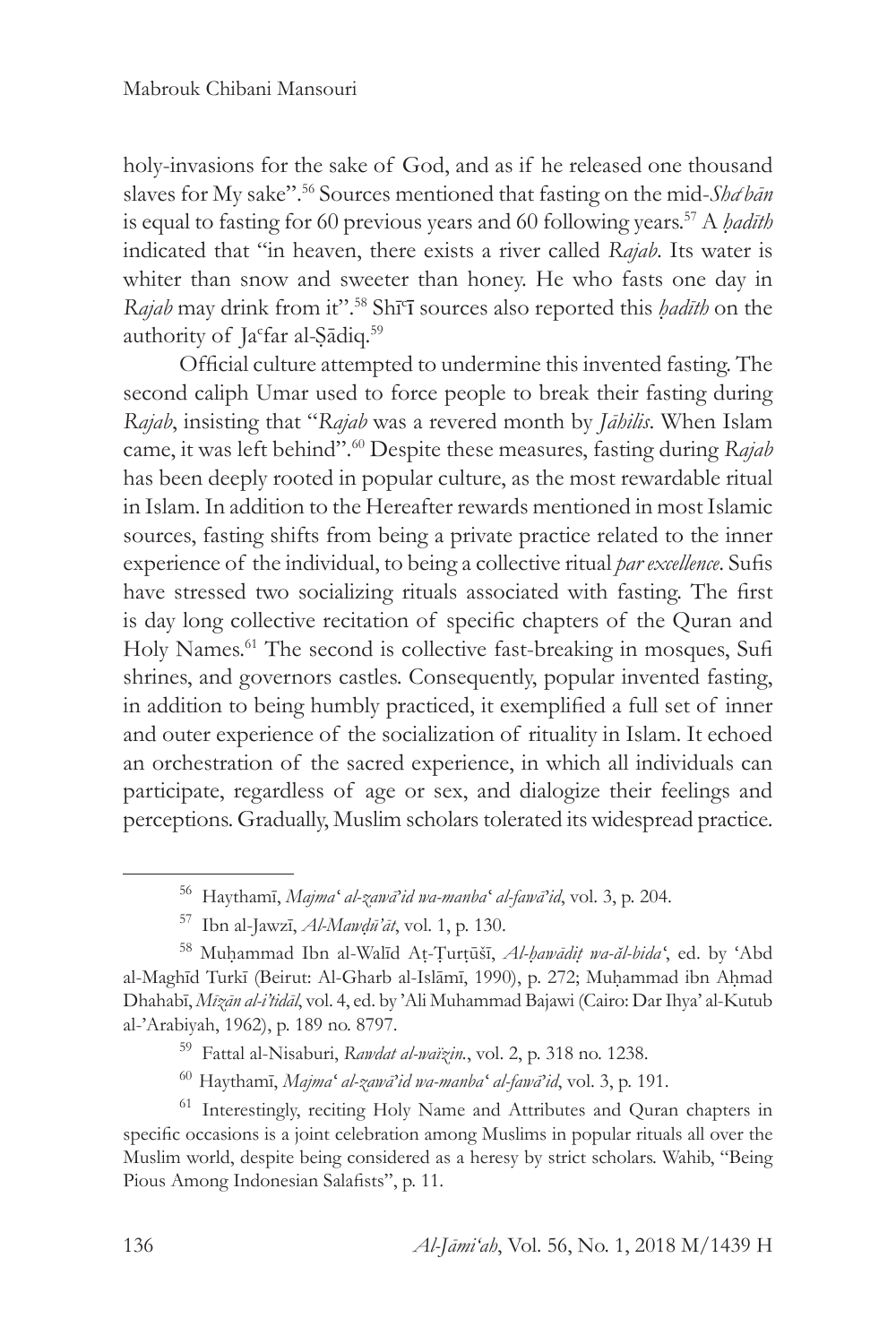# **E. Invented Popular Prayers in Rajab and Sha<sup>c</sup> bān**

In addition to sacrifices and fasting, the popular sanctity of *Rajab* and *Sha<sup>chan*</sup> made them the suitable holy months for invented popular prayers with varying structures, functions, and symbolism. The most popular of them are the prayers on the eve of the first Friday of Rajab, called *al-raghā'ib* (wishes), and the prayer on the eve of mid-*Shac bān*, called *al-Alfiyya* (the millennium) practiced after sunset.<sup>62</sup> Both prayers were invented for spiritual, psychological, and social reasons. The *Raghā'ib* is a demanding prayer; it acquired its name from the expected wishes fulfilled to those who practice it<sup> $63$ </sup>, as it refers to the desire for great divine rewards64, with reference to the Quran, 21: 90, in which the term *raghaban*  encompasses humility, demand, and divine recompense.<sup>65</sup> With these religious connotations in mind, *Rajab* and *Sha'bān* were the most suitable months for performing these prayers because of their sanctification.

Historically, the Ṣūfī Abū Ṭālib al-Makkī (d. 386 H/996 AD) in his *Out al-qulub*, largely quoted by later sources, <sup>66</sup> was the first who allotted Rajab and Shacbān with specific prayers in the first, fifteenth, and twenty-seventh nights of both months. He quoted al-Ḥasan Ibn Ali Ibn Abī Ṭālib, who mentioned that the Companions of the Prophet used to pray on the eve of mid-Shacbān collectively.67 However, al-Makkī'in the mid-fourth century Hijri/ ninth AD, and al-Turtūshī's (d. 520 H/1126) AD) in the early sixth H/ twelfth AD century, descriptions of these invented prayers revealed that they were in their formative period; they

 $62$  Shi'i scholars consider sunset prayer as a way of thanking God for gifting us the soul (*nafs*), which intermediates between the light of the intellect and the darkness of nature. Evening prayer is a medium of contemplating about the *Imāms* who withstand the Prophet's message when the darkness of ignorance spreads over. Katz, *Prayer in Islamic Thought and Practice*, p. 115. See, e.g., *Ibid.*, pp. 155–6. for the mystic interpretation of the acts of prayer according to the 13<sup>th</sup> century Andalusian Șūfī Ibn <sup>c</sup>Arabī.

<sup>63</sup> Shāmah, *al-Bā*'*ith*, p. 63.

<sup>64</sup> Muḥammad ibn Aḥmad Azhurī, *Tahdhīb al-lughah*, vol. 8, ed. by Maḥmūd (Egypt: Misriyya), p. 121.

<sup>65</sup> Manẓūr, *Lisān al-'Arab*, vol. 1, p. 189.

<sup>66</sup> al-Ghazzali, *Ihya' ulum al-din*, vol. 1 (Cairo: Dar al-Tauzi', 1997), p. 194; Al-Jaylani, *Al-ghunyah li talibi tariq al-haq 'az wa jal*, vol. 1, p. 174.

<sup>67</sup> Syeikh Abu Talib Al-Makki, *Qūt al-qulūb*, vol. 1 (Beirut: Al-Kutub al-'ilmiyya, 2005), pp. 93–4.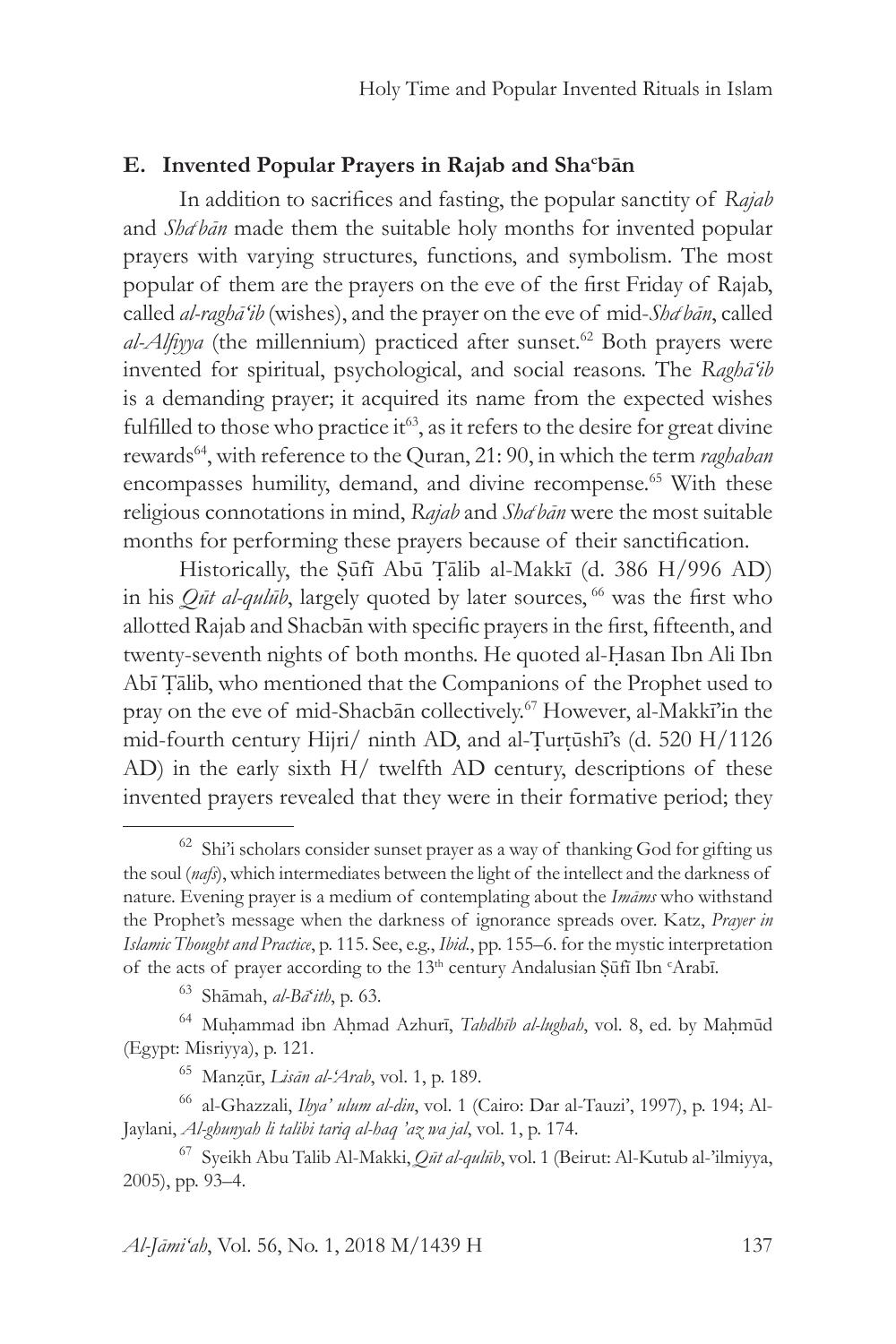have not acquired their final structures and terminologies. By the sixth century Hijri, the terminology was almost canonized with reference to the alleged hadīth, "Rajab is the month of God, Shacbān is my month, and Ramaḍān is the month of my people… but do not ignore the first Friday eve in Rajab. It is a night named by the angels: raghā'ib".68 This ḥadīth indicates that *ṣalāt al-raghā'ib* is the prayer on eve of the first Friday in Rajab, whereas that on mid-Shacbān is canonized as the alfiyya, with reference to its structure.

The ragha<sup>c</sup>ib popular consists of 12 rak<sup>c</sup>a. Each rak<sup>c</sup>a comprises the recitation of the First Chapter of the Quran (*Fātiḥa)*, Chapter 97 (*Qadar*) three times, and Chapter 112 (*Ikhlāṣ)* 12 times. It ends by glorifying the Prophet 70 times and praising God (*subbūḥ*, *quddūs*, *rabbu al-malā'kati wa al-rūh*) 70 times, <sup>69</sup> followed by a long supplication of praise, mercy, and forgiveness, and ends by asking wishes.<sup>70</sup> The prayer on the eve of mid-*Rajab* consists of four *rak<sup>c</sup>a*. In each *rak<sup>c</sup>a*, the worshiper recites the First Chapter of the Quran (*Fātiḥa)*, Chapter 112 (*Ikhlāṣ*) 20 times, the Chapter 113 (*Falaq*) three times, and the Chapter 114 (*al-Nās*) three times. He, then, prays on the Prophet for 10 times and to praises God, unifies Him and glorifies Him for 30 times. Anyone who performs these prayers, the *ḥadīth* says

God will order one thousand angels to write his deeds ḥasanāt and plant for him trees in the paradise. God will forgive him any sin he committed…

<sup>68</sup> *Ibid.*, vol. 1, p. 93; Aṭ-Ṭurṭūšī, *Al-ḥawādiṭ wa-ăl-bidaʻ*, p. 267; Shāmah, *al-Bāʻith*, p. 57; al-Ghazzali, *Ihya' ulum al-din*, vol. 1, p. 194; Al-Jaylani, *Al-ghunyah li talibi tariq al-haq 'az wa jal*, vol. 1, pp. 181–92; Ibn al-Jawzī, *Al-Mawḍū'āt*, vol. 1, pp. 123–7.

<sup>&</sup>lt;sup>69</sup> Reciting Gods names (*dhikr*) is a common practice all over the Muslim world. It is "intended to intensify the remembrance of God, and, through that, foster an ongoing sense of closeness to Him". In Indonesia, they take the form of lengthy recitations of the Ninety-Nine Beautiful Names of God, and also the repetition of short phrases from the Qur'an. In Sufi orders, the chosen passage is chanted using specified breathing patterns and greater or lesser movement of the body to become highly rhythmical and even, in some usages, ecstatic. Arif Zamhari and Julia Day Howell, "Taking Sufism to the streets: 'Majelis zikir' and 'majelis salawat' as new venues for popular Islamic piety in Indonesia", *RIMA: Review of Indonesian and Malaysian Affairs*, vol. 46, no. 2 (2012), p. 49.

<sup>70</sup> Al-Jaylani, *Al-ghunyah li talibi tariq al-haq 'az wa jal*, vol. 1, pp. 181–2; Ibn al-Jawzī, *Al-Mawḍū'āt*, vol. 1, p. 125; Muhammad ibn Ali Al-Shawakānī, *Al-Fawā'id almajmū'a*, ed. by al-Yamānī (Beirut: Al-Kutub al-'ilmiyya, 1960), p. 106.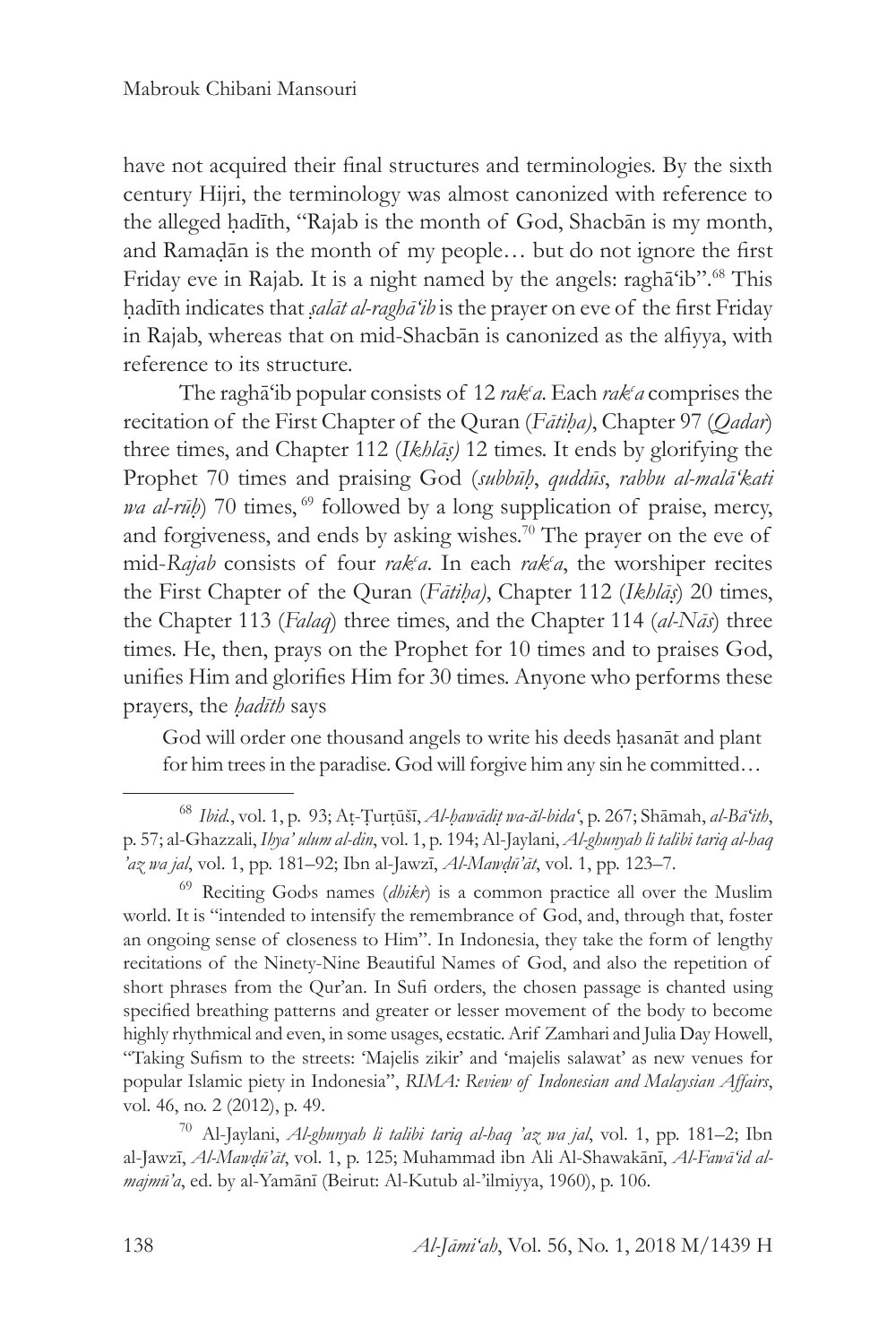He will give him for each letter he recites in this prayer 700 deeds, and for each prostration and bow down, he earns 10 palaces in paradise made of green aquamarine (*zabarjad*), and he will be given 10 cities in heaven, each made of red sapphire (*yāqūt)*. <sup>71</sup>

Moreover, sources mentioned two other prayers. The first prayer consists of the recitation of the First Chapter (*Fātiḥa)* once and the Verse of the Throne (*āyat al-kursī*) for 100 times, in the first part of the prayer, and the First Chapter (*Fātiḥa),* then, Chapter 112 (*Ikhlāṣ)* for a 100 times, in the second  $\mathit{rak}(a^{\prime\prime})^{\prime\prime}$ .<sup>72</sup> The second, on the eve of the 27<sup>th</sup> night of Rajab, comprises four *rak<sup>c</sup>a*. In each *rak<sup>c</sup>a*, the worshipper recites the First Chapter of Quran (*Fātiḥa)*, Chapter 113 (*Falaq*), Chapter 114 (*al-Nās*), Chapter 97 (*Qadar*), and Chapter 112 (Ikhlās) for 50 times.<sup>73</sup>

Contrary to *Rajab* prayers, which vary significantly regarding structure, the most popular prayer of *Sha'bān* is that of the eve of its midmonth. Sources reported a sort of consensus concerning its time, but they differed widely concerning its structure. Famous among these is the *alfiyya* (Millennium) as it consists of 100 *rak<sup>c</sup>a*; in each *rak<sup>c</sup>a*, the First Chapter (*Fātiḥa)* should be recited once, and the Chapter 112 (*al-'Ikhlāṣ)*  10 times*.* The reward associated with it is remarkable.<sup>74</sup>

The supplications following these prayers consist of glorifying and praising an Almighty, Forgiving, Merciful God who rewards without limits. They are articulated on asking for divine forgiveness and mercy and satisfying humanly needs.75 By these supplications popular Muslims linguistically formulate and nurture their divine worlds. Therefore, popular religious culture becomes a modality for expressing people's social, spiritual, and psychological needs and interests. Take for example the housing-rewards of these prayers. They reflect images of magnificent castles of sapphires and aquamarine similar to Persian castles depicted

*Al-Jāmi'ah*, Vol. 56, No. 1, 2018 M/1439 H 139

<sup>71</sup> Ibn al-Jawzī, *Al-Mawḍū'āt*, vol. 1, p. 126; Al-Shawakānī, *Al-Fawā'id al-majmū'a*, p. 107 no. 50.

<sup>72</sup> Ibn al-Jawzī, *Al-Mawḍū'āt*, vol. 1, p. 123–4; Al-Shawakānī, *Al-Fawā'id almajmū'a*, p. 105 no. 47.

<sup>73</sup> Al-Jaylani, *Al-ghunyah li talibi tariq al-haq 'az wa jal*, vol. 1, p. 182.

<sup>74</sup> *Ibid.*, 1: 192; Ibn al-Jawzī, *Al-Mawḍū'āt*, vol. 1, p. 126; Al-Shawakānī, *Al-Fawā'id al-majmū'a*, p. 108 no. 50; Al-Makki, *Qūt al-qulūb*, vol. 1, p. 94.

<sup>75</sup> Al-Jaylani, *Al-ghunyah li talibi tariq al-haq 'az wa jal*, vol. 1, p. 180.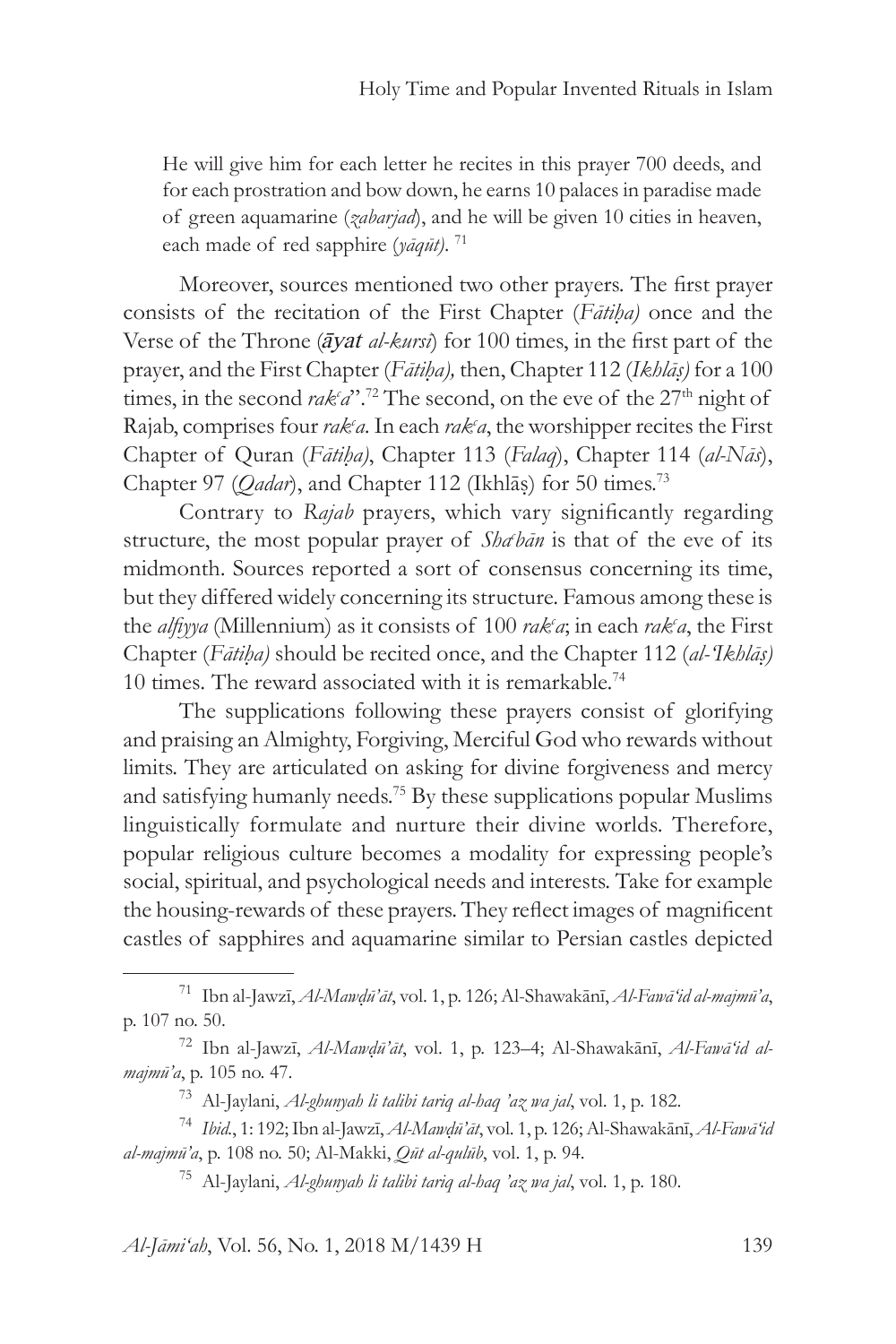in Arabic poetry.<sup>76</sup>

Muslim scholars referred to the Quran, the Prophetic Hadiths and the consensus of Early Generations, either to legitimize or to denounce these rituals. Ṣūfī scholars interpretatively referred to Quran, 44:1–4 to support the sanctity of the eve of mid-Sha<sup>ch</sup>on as the 'blessed night' mentioned in these verses. Al-Jaylānī attributed such an interpretation to c Ikrima, the disciple of Ibn c Abbās.77 Sunni scholars disagree with this opinion, as a strategy to diminish these invented prayers. They considered that this interpretation of 'Ikrima lacks proof.<sup>78</sup> Furthermore, 'Ikrima, for them, was an unreliable source of Islamic knowledge,79 as he was blamed for propagating Khārijism,<sup>80</sup> which is considered a heretical sect.

Moreover, Ṣūfī scholars relied on the authority of early generations of Islam to support these invented rituals.<sup>81</sup> Al-Makkī referred to al-Hasan al-Basrī, who reported that 30 of the Companions of the Prophet supported the prayer of mid-Sha<sup>c</sup>hān.<sup>82</sup> Sunni scholars also disagree with these proofs. Al-Țurțūshī referred to the consensus of the early Companions of the Prophet and Muslim scholars who considered the blessed night mentioned in Quran, 44:1-4, is the night of *al-qadar,* not that of mid-*Sha<sup>c</sup>hān*.<sup>83</sup> Ibn al-<sup>c</sup>Arabī (d. 543 H / 1148 AD) supported this opinion claiming that there is no reliable report concerning the virtues of the night of mid-*Sha<sup>chan®4</sup>*, a view affirmed by Ibn al-Fattāl (d. 508

<sup>80</sup> Yūsuf ibn ʻAbd Allāh Ibn ʻAbd al-Barr, *al-Istidhkār*, vol. 2 (Beirut: Dār al-Kutub al-ʻIlmīyah, 2000), p. 33.

<sup>81</sup> Al-Jaylānī, *Al-Ghunya*, vol. 1, p. 179.Al-Jaylani, *Al-ghunyah li talibi tariq al-haq 'az wa jal,* vol. 1, p. 179.

<sup>82</sup> Al-Makki, *Qūt al-qulūb,* vol. 1, p. 93.

<sup>83</sup> Aṭ-Ṭurṭūšī, *Al-ḥawādiṭ wa-ăl-bida'*, p. 262.

<sup>84</sup> Abu Bakr Muhammad Ibn Abd Allah Ibn Al-Arabi, *Ahkam al-Qur'an*, vol. 4, ed. by al-Bijāwī (Beirut: Al-Jīl), p. 1690.

<sup>76</sup> Ibn al-Jawzī, *Al-Mawḍū'āt*, vol. 1, p. 126; Al-Shawakānī, *Al-Fawā'id al-majmū'a*, p. 107 no. 50.

<sup>77</sup> Al-Jaylani, *Al-ghunyah li talibi tariq al-haq 'az wa jal*, vol. 1, p. 191.

<sup>78</sup> Fakhr al-Dīn Muḥammad ibn ʻUmar Rāzī, *Mafātīḥ al-ghayb al-mushtahir bi-al-Tafsīr al-kabīr*, vol. 27 (Cairo: al-Maṭba'a al-Miṣriyya, 1983), pp. 237–8.

<sup>79</sup> Muḥammad ibn Aḥmad Dhahabī, *Tārīkh al-Islām wa-wafayāt al-mashāhīr waal-a'lām*, vol. 4 (Cairo: Maktabat al-Qudsī, 1948), p. 160.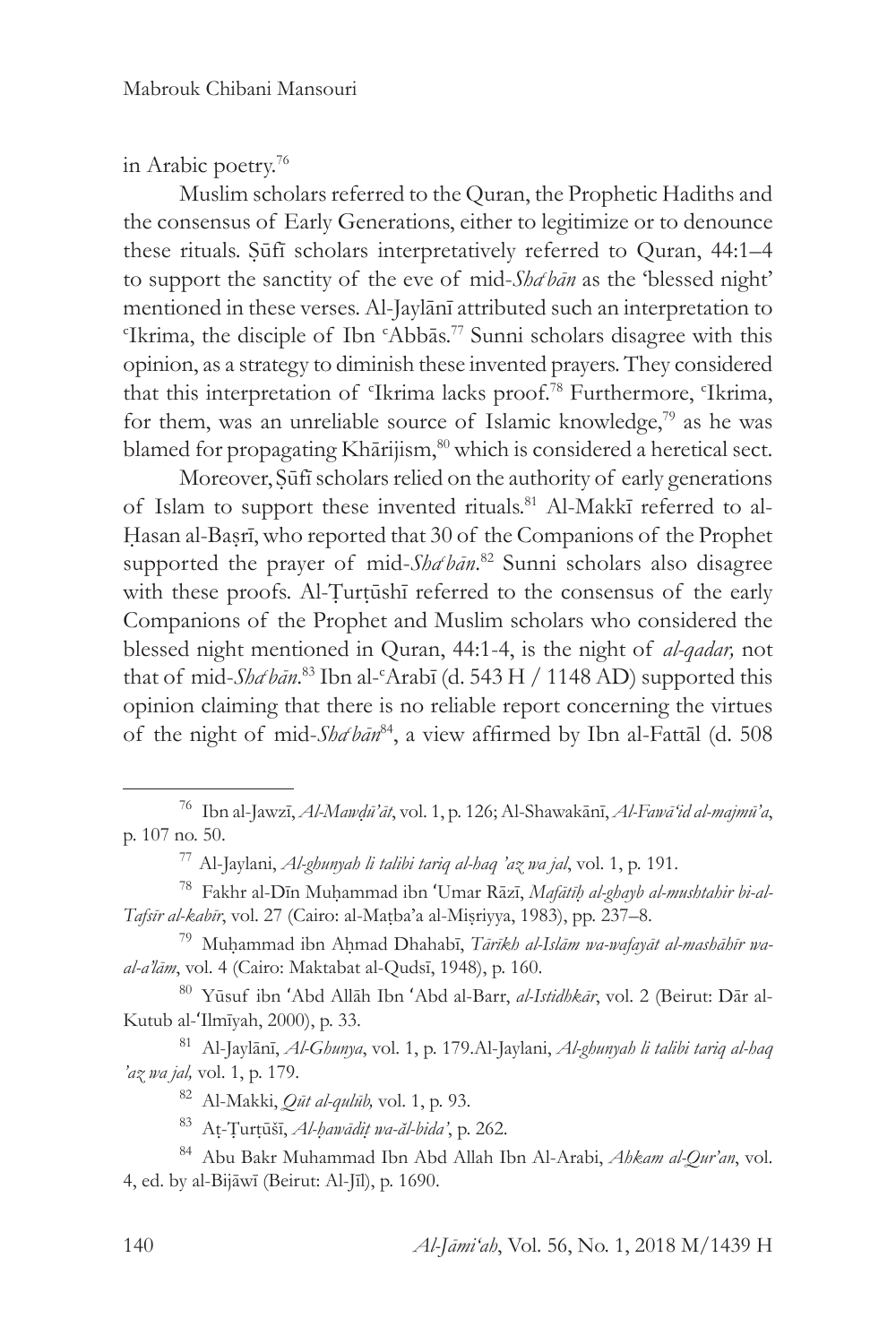H/ 1114AD), who reported that Imam al-Rida denied it any support.<sup>85</sup>

Ḥadīth corpora include many Prophetic speeches concerning both prayers of *Rajab* and *Sha<sup>c</sup>hān*. Muslim scholars resorted to the science of the criticism of the chain of transmitters of the *ḥadīth* ( *c ilm al-jarḥ wa al-ta<sup>t</sup>dīl*) to demonstrate that most of the chains of narrators of the *ḥadīth*s legitimizing these invented prayers are either broken, interrupted, or forged as they were reported on the authority of people who had never meat each other. However, their views, in this regard, vary widely. Two well-known *ḥadīths* legitimizing these invented prayers were largely discussed.86

The first Hadith: *"Rajab* is the month of Allah, *Shac bān* is my month and *Ramaḍān* is my people's month…but do not ignore the first Friday night in *Rajab*. It is a night named by the angels: the *Raghā'ib…".*<sup>87</sup> In his critique of the chain of transmitters of this Hadith, Abū Shāma noted that one of the narrators, Ibn Jahdam (d.  $414 H/1023 AD$ ), was accused of forging *ḥadīth*,<sup>88</sup> and so did Ibn al-Jawzī<sup>89</sup> and Al-Dhahabī.<sup>90</sup> The second *ḥadīth*: "Pray on the eve of mid-*Shac bān* and fast on its day. The Almighty God descends by sunset to the lowest heaven and says, I forgive anyone who asks forgiveness and I cure anyone who asks for healing, so on and

<sup>85</sup> Fattal al-Nisaburi, *Rawdat al-waïzin.*, vol. 2, p. 320 no. 1243.

<sup>&</sup>lt;sup>86</sup> For other Hadiths and their criticism see Muhammad ibn Yazīd Ibn Mājah, *Al-Sunan*, vol. 1 (Beirut: Dār al-Nawādir, 2013), p. 440 no. 1389; Shāmah, *al-Bāʻith,* p. 55; Aḥmad ibn ʻAlī Ibn Ḥajar al-ʻAsqalānī, *Tahdhīb al-tahdhīb*, vol. 4 (Beirut: Dār Ṣādir, 1968), p. 446 no. 776; Aḥmad ibn ʻAlī Ibn Ḥajar al-ʻAsqalānī, *Tahdhīb al-tahdhīb*, vol. 5 (Beirut: Dār Ṣādir, 1968), p. 362 no. 625; Aḥmad ibn ʻAlī Ibn Ḥajar al-ʻAsqalānī, *Tahdhīb al-tahdhīb,* vol. 7 (Beirut: Dār Ṣādir, 1968), p. 182 no. 351; Aḥmad ibn ʻAlī Ibn Ḥajar al-'Asqalānī, *Tahdhīb al-tahdhīb*, vol. 9 (Beirut: Dār Sādir, 1968), p. 196 no. 365; Ahmad ibn ʻAlī Ibn Ḥajar al-ʻAsqalānī, *Tahdhīb al-tahdhīb,* vol. 11 (Beirut: Dār Ṣādir, 1968), p. 196 no. 365; *ibid.,* 11: 268–70 no. 539; Al-Jaylani, *Al-ghunyah li talibi tariq al-haq 'az wa jal,* vol. 1, p. 190–1; Muḥammad ibn Aḥmad Qurṭubī;, *al-Jāmiʻ li-aḥkam al-Qur'ān,* vol. 16 (Cairo: Al-Miṣriyya, 1964), p. 127.

<sup>87</sup> Al-Jaylani, *Al-ghunyah li talibi tariq al-haq 'az wa jal*, vol. 1, p. 192; Ibn al-Jawzī, *Al-Mawḍū'āt*, vol. 1, p. 125; Shāmah, *al-Bāʻith*, p. 63.

<sup>88</sup> Shāmah, *al-Bāʻith*, p. 63.

<sup>89</sup> Ibn al-Jawzī, *Al-Mawḍū'āt*, vol. 1, p. 125.

<sup>90</sup> Dhahabī, *Mīzān al-i'tidāl*, vol. 4, p. 124 no. 5897.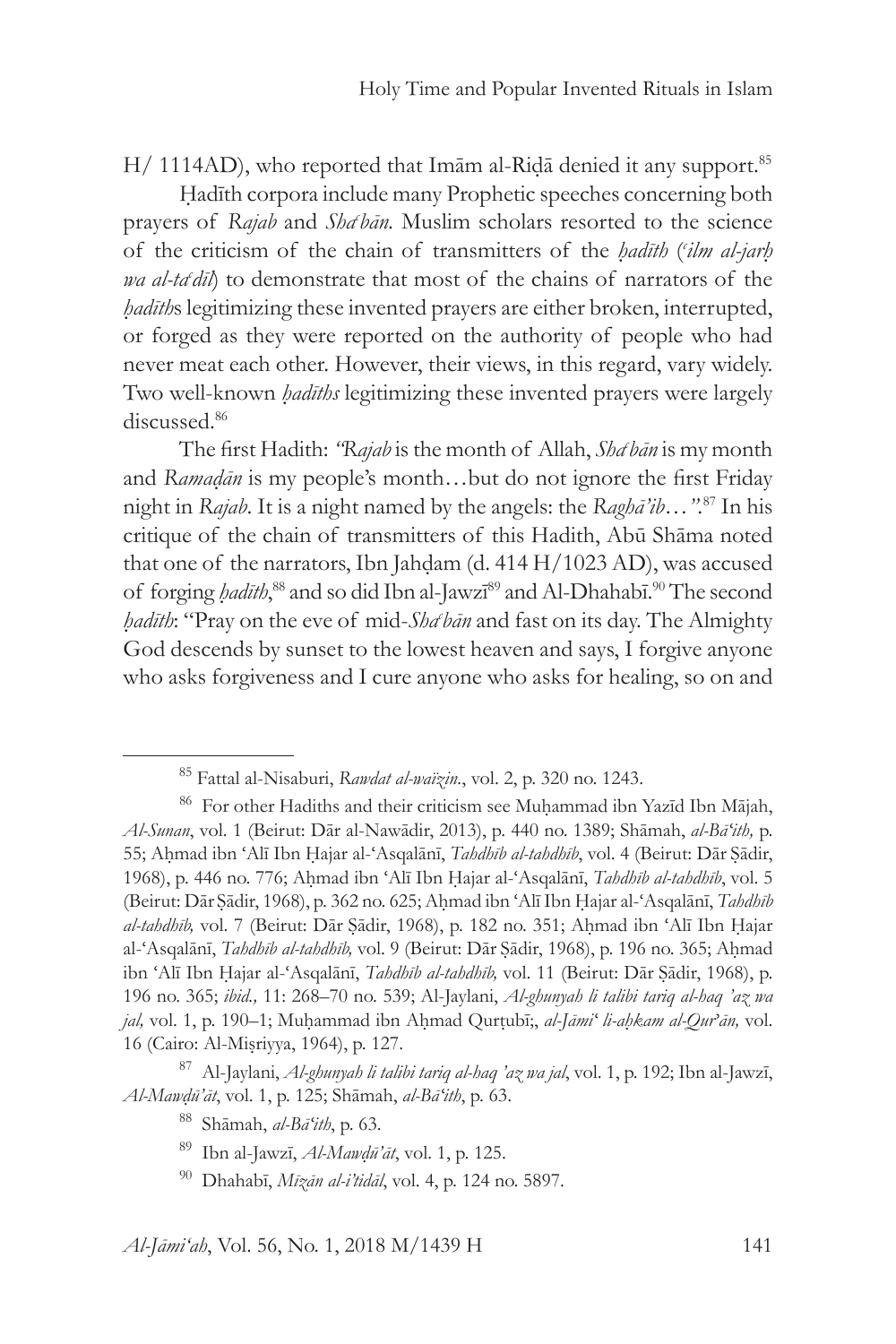so forth until sunrise".<sup>91</sup> For Ibn Māja (d. 273 H/ 886 AD), the chain of narrators of this *hadīth* is weak because Abū Subra (lived in the 1<sup>st</sup> century H/ 7th AD), was accused of forging *ḥadīths.*<sup>92</sup> However, *ḥadīth* scholars disagree about the character of these reporters and the degree of their trustworthiness, and thus, their endeavor to denounce these invented prayers is not thoroughly convincing. For example, Ibn Hajar declared that Ibn Jahḍam was "trustworthy, veracious, learned, pious, well-treating and of good knowledge"<sup>93</sup>, and so did Ibn Hibban for Abū Subra.<sup>94</sup>

In another step, Muslim scholars criticized the books that mentioned the virtues of *Rajab*, such as Razīn Ibn Mu<sup>c</sup> āwia's *Tajrīd al-ṣiḥāḥ* and al-Ghazālī's *Iḥyā <sup>c</sup> ulūm al-dīn*. 95 For Abū Shāma, the *ḥadīths* of the virtues of Rajab and *Sha'bān* have no religious bases "although they were mentioned in these books".<sup>96</sup> Al-Shawakānī affirmed this view and blamed Razīn Ibn Muc āwia for including forged *ḥadīth*s in his book.<sup>97</sup> Thus, Muslim scholars considered the prayer of *al-raghāib* "a reprehensible innovation that signals misguidance and ignorance and is full of clear evils".<sup>98</sup> Al-Wansharīsī (d. 914 H/ 1509 AD) reported that *al-raghā'ib* prayer was classified as an "ugly, reprehensible heresy that should be discontinued. The governor should prevent people from practicing it. Establishing it throughout the Islamic world should not be a rule to follow".<sup>99</sup>

<sup>94</sup> Aḥmad ibn ʻAlī Ibn Ḥajar al-ʻAsqalānī, *Tahdhīb al-tahdhīb,* vol. 12 (Beirut: Dār Ṣādir, 1968), p. 105 no.483.

<sup>95</sup> Al-Shawakānī, *Al-Fawā'id al-majmū'a*, p. 49; ʻAbd al-Ḥayy ibn Aḥmad Ibn al-ʻImād, *Shadharāt al-dhahab fī akhbār man dhahab*, vol. 3, ed. by al-Arnāūṭ (Beirut: al-Maktab al-Tijārī lil-Ṭibāʻah wa-al-Nashr wa-al-Tawzīʻ, 1966), p. 106.

<sup>96</sup> Shāmah, *al-Bāʻith*, p. 67.

<sup>97</sup> *Ibid.*, p. 48.

<sup>98</sup> Al-Nawawī, *Sharḥ Ṣaḥīḥ Muslim*, 8: 20; Shāmah, *al-Bāʻith*, p. 75.

<sup>99</sup> Aḥmad ibn Yaḥyá Wansharīsī, *al-Miʻyār al-muʻrib wa-al-jāmiʻ al-mughrib ʻan fatāwá ahl Ifrīqīyah wa-al-Andalus wa-al-Maghrib*, vol. 1, ed. by Muḥammad. Ḥajjī (al-Rabāṭ: Wizārat al-Awqāf wa-al-Shu'ūn al-Islāmīyah lil-Mamlakah al-Maghribīyah, 1981), p. 300; Aḥmad ibn Yaḥyá Wansharīsī, *al-Miʻyār al-muʻrib wa-al-jāmiʻ al-mughrib ʻan fatāwá ahl* 

<sup>91</sup> Ibn Mājah, *Al-Sunan*, vol. 1, p. 444 no. 1388; Aṭ-Ṭurṭūšī, *Al-ḥawādiṭ wa-ăl-bidaʻ*, p. 161; Al-Shawakānī, *Al-Fawa'id al-majmū'a*, p. 51.

<sup>92</sup> Shāmah, *al-Bāʻith*, p. 55.

<sup>93</sup> Abu al-Fadl Ahmad ibn Ali Ibn Hajar, *Lisān al-mīzān* (Beirut: al-A'lamī li-l-Maṭbū'āt, 1971) no 641.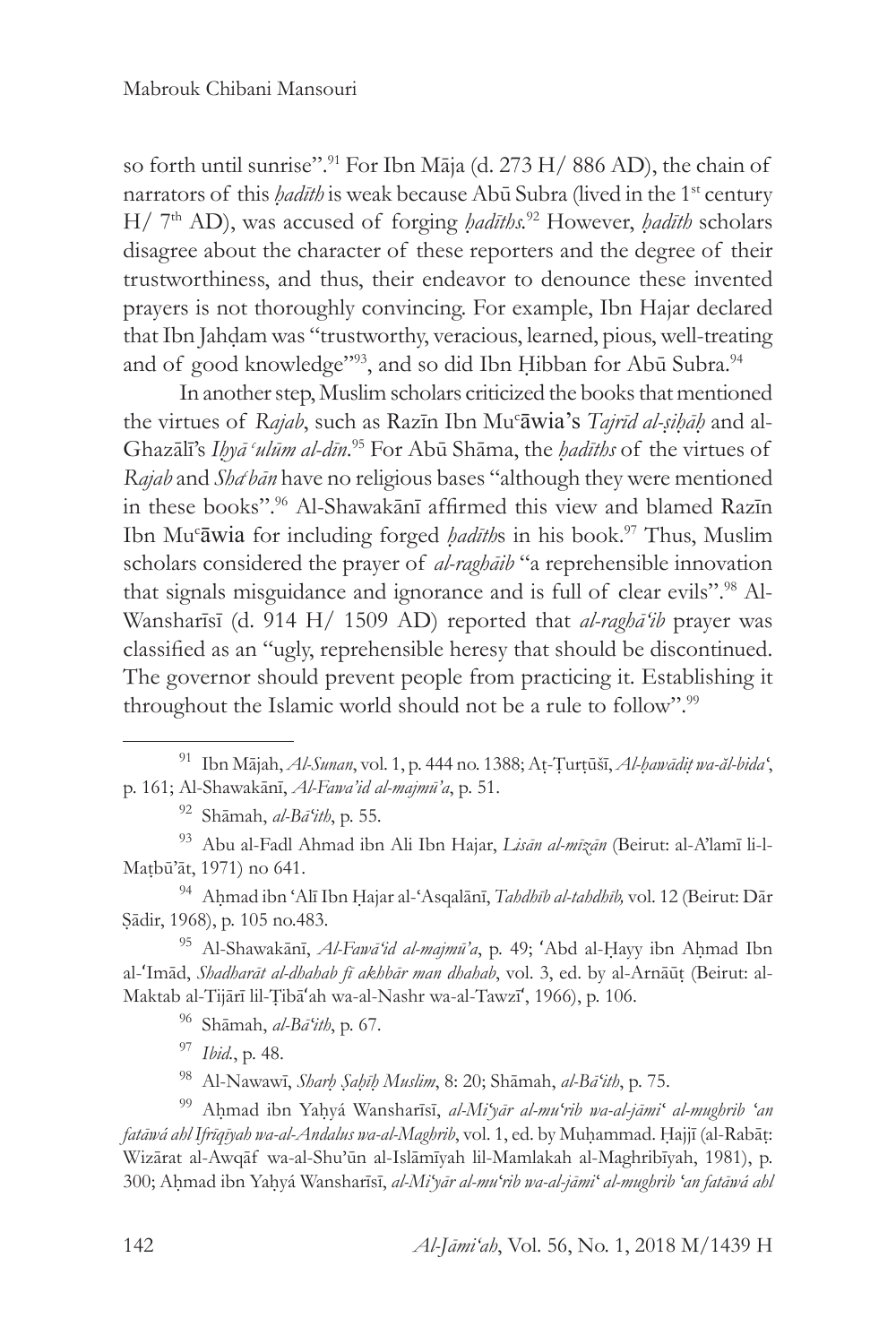# **F. Popular Ritual as a Socio-Cultural Festivity**

Despite these efforts to delegitimize these invented popular prayers, they have continued to be collectively celebrated with joyous festivity, even much more than the official forms of worship.<sup>100</sup> For Muslim scholars, the collective celebration of these prayers, their rituality (*mawsim wa shic ār*, in Abū Shāma's words), and the symbolism associated with them, as elements of 'popular religion' in Jacques Waardenburg 's term,<sup>101</sup> are the significant components that merit their classification as reprehensible innovations.102 The celebration of these prayers was accompanied with marvelous decorations of mosques and shrines, blazing fires, and burning incense<sup>103</sup>; a phenomenon characterizing Sufism all over the Muslim world, as it absorbed different cultural and mystical beliefs and practices.<sup>104</sup> Muslim scholars considered these elements "as borrowings from other religions, in particular from paganism as it existed before Islam in Arabia and elsewhere, and from Eastern Christianity with its rituals, feasts, and veneration of saints"105, as well as ancient Persian religions and culture. Abū Shāma interpreted blazing fire in mosques and praying in front of it as a worship of the holy fire of the Magus.106 These prayers and the festivities associated with them, in his view, reflect Persian religious elements that have invaded Islam and significantly distorted it.107

In addition to the origin of these festivities, Muslim scholars denounced the social conduct of Muslims such as the mixing of men and

<sup>103</sup> al-Ḥājj, *Madkhal al-shar'al-sharīf*, vol. 4, p. 257.

<sup>104</sup> Andrew N. Weintraub (ed.), *Islam and Popular Culture in Indonesia and Malaysia* (New York: Routledge, 2011), p. 3.

<sup>105</sup> *Ibid.*, p. 86.

<sup>106</sup> Shāmah, *al-Bāʻith*, p. 53.

<sup>107</sup> *Ibid*.

*Al-Jāmi'ah*, Vol. 56, No. 1, 2018 M/1439 H 143

*Ifrīqīyah wa-al-Andalus wa-al-Maghrib,* vol. 2, ed. by Muḥammad. Ḥajjī (al-Rabāṭ: Wizārat al-Awqāf wa-al-Shu'ūn al-Islāmīyah lil-Mamlakah al-Maghribīyah, 1981), pp. 508–9.

<sup>100</sup> Muḥammad ibn Muḥammad Ibn al-Ḥājj, *Madkhal al-shar'al-sharīf*, vol. 4 (Cairo: al-Maṭba'a al-Miṣriyya, 1929), p. 260.

<sup>101</sup> Jacques Waardenburg, *Islam: Historical, Social and Political Perspectives* (Berlin: De Gruyter, 2002), p. 85.

<sup>102</sup> Shāmah, *al-Bāʻith*, p. 67. The collective celebration of invocation, praising God, and collective prayers are widespread in the Muslim world. See for example. Zamhari and Howell, "Taking Sufism to the Streets", p. 49.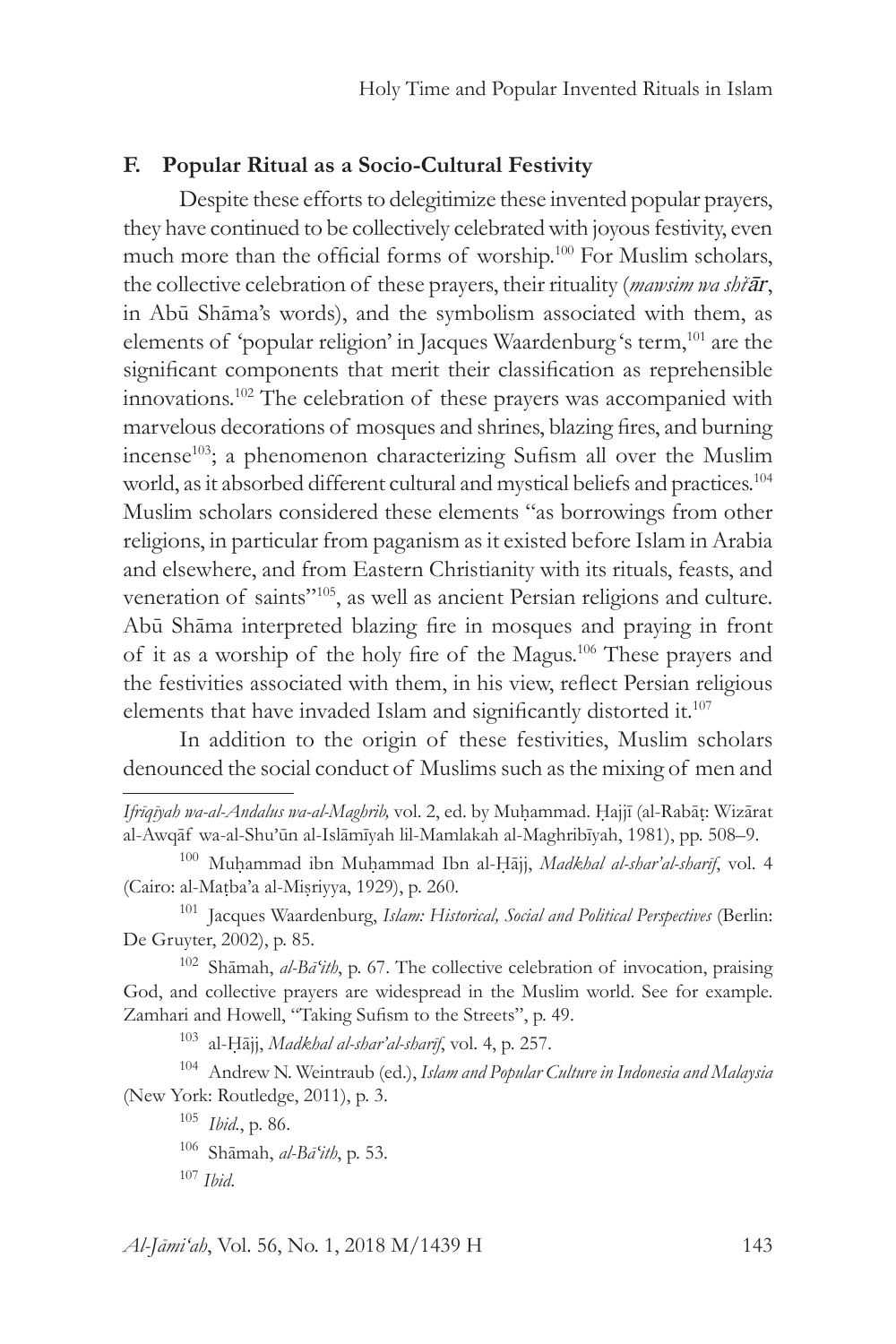women during the celebration of the festivities related to these prayers (*al-fusūq wa al-<sup>c</sup> iṣyān wa ikhtilāṭ al-rijāl bi al-nisā'*) <sup>108</sup>; a fact that challenged the normative, canonical vision of strict scholars. Collective establishing of these prayers, male-female mixing, and the festivity associated with them, according to this interpretation, are effective symbolic tools of human expression, needs, and desire; these rituals do not only fulfill spiritual and psychological needs but also social and biological desires related to pleasure, 109 despite the fact that the automatic reflect of desire and pleasure on prayers echoes a misunderstanding of the function of the sacred in human culture according to Besnard.<sup>110</sup>

On the other hand, the socialization of these prayers made them acts of empowerment. Marion Holmes Katz's 'royal audience model of prayer' is significant in this regard.<sup>111</sup> Political regimes felt the importance of these prayers and the congregations related to them, so they used them to reinforce social hierarchies and legitimize monarchical powers by enhancing the value of submission to God, and thus, to the ruler, as His deputy (*khalīfa*). Muslim rulers and governors used to sit in mosques' courtyards to judge people, punish the guilty, and show mercy on smaller crimes on the eve of mid-*Shac bān*, which "reflect[s] the idea of God's judgment in this month or during this night".<sup>112</sup> For this reason, Muslim governors tolerated with these rituals. The case of Imām of Damascus, Ibn c Abd al-Salām (d. 660 H/ 1262 AD) is revealing in this regard. He sought to invalidate the prayer of *al-raghā'ib*, and wrote a treatise on the subject. However, the Sultan compelled him to admit it and to write on its approval.113 On political pressure, he issued a fatwa acknowledging the

<sup>110</sup> Albert-Marie Besnard, "Prière et Contemplation", *Encyclopædia Universalis*, vol. 18 (Paris: Encyclopaedia Universalis France, 2016), p. 975.

<sup>108</sup> *Ibid.*, p. 51.

<sup>&</sup>lt;sup>109</sup> Mabrouk Mansouri, "Cynophagy, Homosexuality and Anthropophagy in Medieval Islamic North Africa as Signs of Hospitality", *The Journal of North African Studies*, vol. 20, no. 2 (2015), pp. 128–42.

<sup>111.</sup>Katz, *Prayer in Islamic Thought and Practice*, pp. 92–102.

<sup>112</sup> Kister, "'Shaʿbān Is My Month...': A Study of an Early Tradition", pp. 33–4.

<sup>113</sup> Shāmah, *al-Bāʻith*, pp. 32–3; al-Ḥājj, *Madkhal al-shar'al-sharīf*, vol. 4, p. 280; Kister, "Rajab Is the Month of God.' A Study in the Persistence of an Early Tradition", p. 212.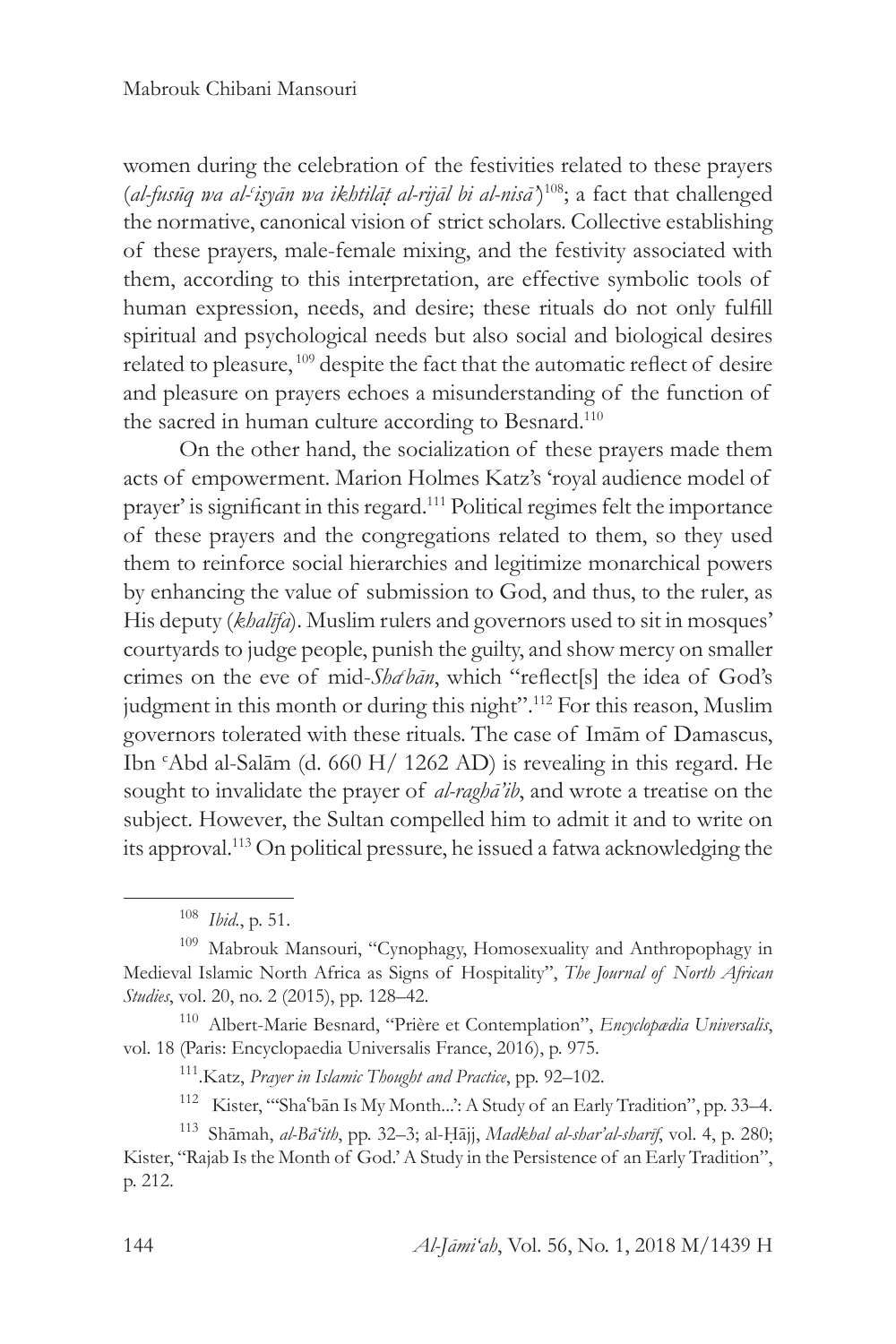virtue of the night of mid-Sha<sup>t</sup> bān and establishing of prayers individually.<sup>114</sup>

Popular prayers are collective acts of adoration and remembrance of God that permit Man to spiritually perceive a sense of his existence. Prayer in Islam comprises verbal and nonverbal signifiers,<sup>115</sup> each symbolizing the encounter between humans and the divine to achieve lowliness and submission in front of the world of God. Muslim scholars emphasized the spiritual and therapeutic character of prayers as an effective medical remedy for the body and soul.<sup>116</sup> In the Sūfī realm, prayer is a medium whereby Man spiritually communicates with God.<sup>117</sup> However, beyond the psycho-religious motivations of these invented prayers as acts of subservience, submissiveness, and humiliation to God, their sociocultural manifestations make them emblems of socializing acts of Islamic rituals. Muslims dialogize their emotions and need with themselves, their communities, and the supreme God and ask Him forgiveness, prosperity and victory over their enemies. Interestingly, invented prayers could be seen as a defensive strategy of Muslims against their enemies. One of the tasks the Angeles are asked to perform for these prayers performers, says a Hadith attributed to the Prophet: God will send him 20 angels to defend him against his enemies.<sup>118</sup>

Beyond the collective celebration of these festivities, their symbolic decoration, and the promise of mystical experience is the belief in an overwhelming divine world set forth to satisfy worldly and Hereafter human needs. The analysis showed that these invented popular rituals

<sup>117</sup> See, e.g. Al-Ghazālī, *Inner Dimensions of Islamic Worship*, trans. by Muhtar Holland (Leicester: The Islamic Foundation, 1983); Muhyi al-Din Ibn al-Arabi, *On the Mysteries of Purification and Formal Prayer*, ed. by Aisha Bewley (Chicago: Kazi Publications, Inc., 2009).For the spiritual and symbolic dimensions of prayer and Islamic ritual in general see, e.g.).Constance E. Padwick, *Muslim Devotions: A Study of Prayer-Manuals in Common Use* (Oxford Rockport, MA: Oneworld Publications, 1996); Annemarie Schimmel, *Mystical Dimensions of Islam* (Chapel Hill: The University of North Carolina Press, 1975); Andrew Rippin, *Muslims: Their Religious Beliefs and Practices* (London: Routledge, 2001).

<sup>114</sup> .Shāmah, *al-Bāʻith*, p. 67.

<sup>115</sup> .Katz, *Prayer in Islamic Thought and Practice*, pp. 98–9.

<sup>116</sup> Ibn Qayyim al-Jawziyya, *Zād al-maʻād fī hadī Khayr al-ʻIbād*, vol. 4, ed. by M. Baltājī (Beirut: al-Maktaba al-cAṣriyya, 2007), p. 533.

<sup>118</sup> Ibn al-Jawzī, *Al-Mawḍū'āt*, vol. 1, p. 128.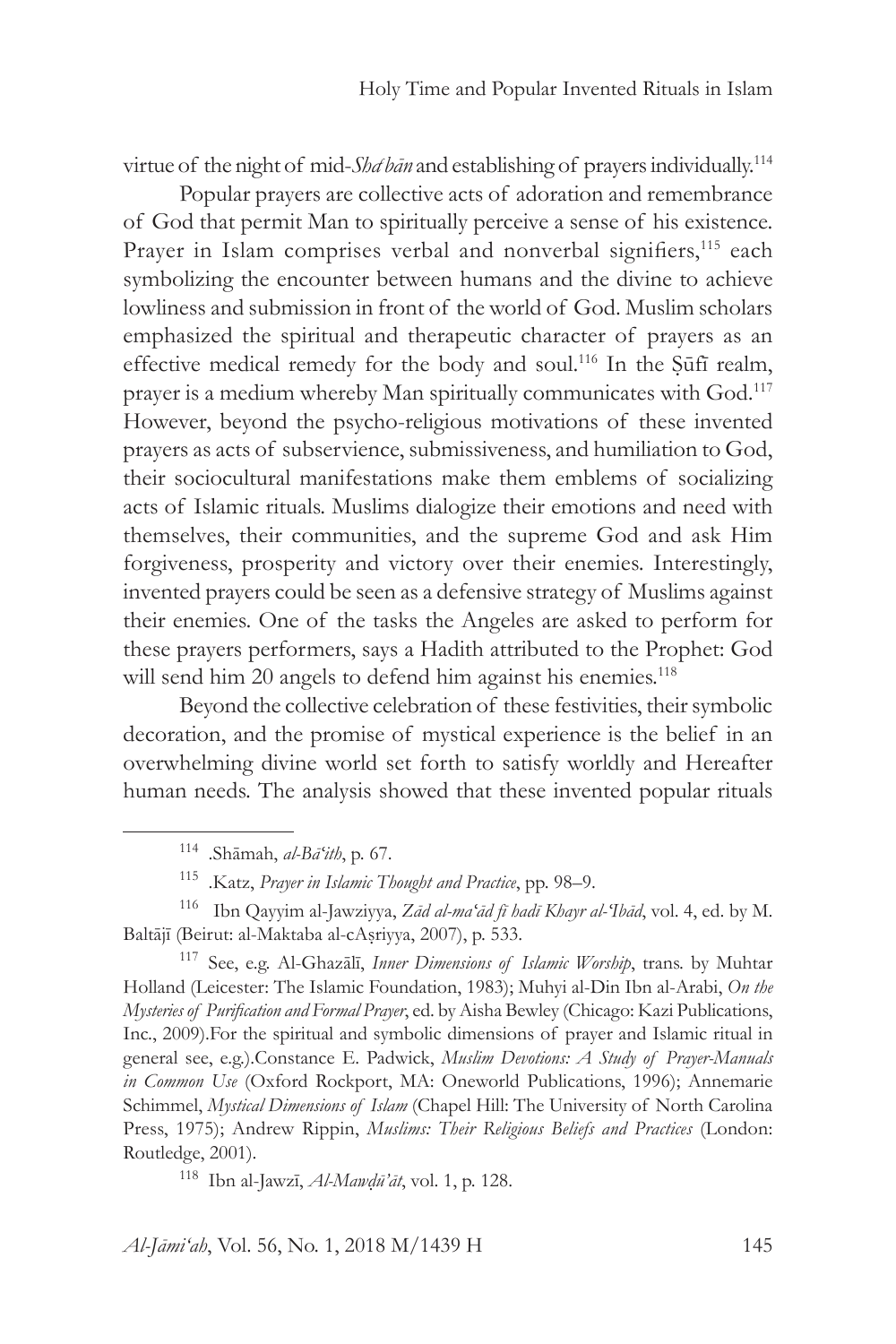assumed various functions; they were tokens of gratitude, demands for forgiveness, calls to protection from enemies, and a reaction over tyranny. Consequently, "local religious festivities have significance besides the official feasts of normative Islam".119

From a sociocultural point of view, religion offers semiotic frameworks to individuals and groups. Individuals who disguise these semiotic tools may utilize them as assets empowering them to strengthen their sense of belonging to communities and improve the externalization of their emotions, activities, and thoughts. Subsequently, invented rituals, and religion in general, can be used "to support dialogical processes in individuals and groups, to facilitate their dealing with the many mysteries of daily life as well as to apprehend deeper individual and social ruptures".120 Among the many mysteries that the period of the widespread of these invented rituals witnessed, and remained unfathomable for medieval Muslims, are astrological events, epidemics, diseases, and disasters interpreted as signs of God's wrath<sup>121</sup>, so Muslims exaggerated in worship and invented new rituals to satisfy Him. Moreover, many geological and astrological events at that time were attributed to the divine. For example, in 582 Hijri (1186 AD), the astrologers claimed that the "world will be ruined by a wind flood (*ṭūfān al-rīḥ*) in *Shac bān* when the six planets would meet in the Libra (*burj al-mīzān*)".122 In 599 Hijri (1203 AD), 'the stars outraged in the sky east and west and spread like locusts blown left and right till down. People were annoyed and afraid. They multiplied their supplication asking for God's mercy'.<sup>123</sup> In 645 Hijri (1247 AD), a great fire blazed through Medina. People deemed it a sign of the end of the world ( *c alāmāt al-sā<sup>c</sup> a*).124 Muslims interpreted these phenomena regarding the corruption mentioned in Quran, 30:41. Subsequently, "people repented,

<sup>121</sup> Ibn al-ʻImād, *Shadharāt al-dhahab,* vol. 3, p. 192.

<sup>122</sup> ʻAbd al-Ḥayy ibn Aḥmad Ibn al-ʻImād, *Shadharāt al-dhahab fī akhbār man dhahab*, vol. 4, ed. by al-Arnāūṭ (Beirut: al-Maktab al-Tijārī lil-Ṭibāʻah wa-al-Nashr wa-al-Tawzīʻ, 1966), p. 273.

<sup>123</sup> *Ibid.*, vol. 4, p. 388.

<sup>124</sup> ʻAbd al-Ḥayy ibn Aḥmad Ibn al-ʻImād, *Shadharāt al-dhahab fī akhbār man dhahab*, vol. 5, ed. by al-Arnāūṭ (Beirut: al-Maktab al-Tijārī lil-Ṭibāʻah wa-al-Nashr wa-al-Tawzīʻ, 1966), p. 263.

<sup>119</sup> Waardenburg, *Islam: Historical, Social and Political Perspectives*, p. 67.

<sup>120</sup> Baucal and Zittoun, "Religion as Dialogical Resource", p. 217.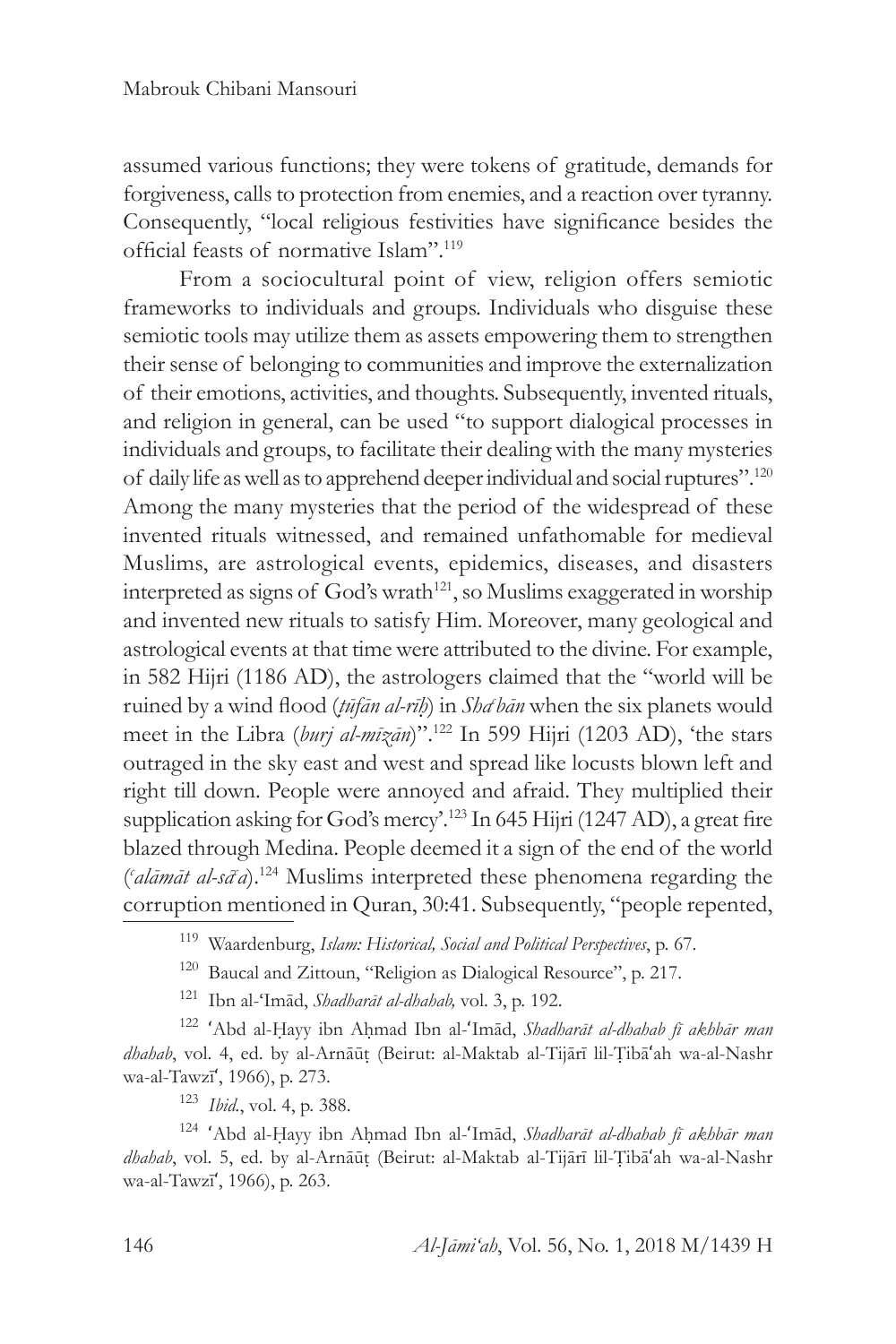poured liquor, broke musical instruments, gave most of their money for charity, and secluded in mosques".125 Muslims thought that the world was ending and that resurrection would soon occur. To save themselves and ensure their welcome to paradise, they repented and exaggerated in worship to satisfy God.

Astonishing, the celebration of these popular invented rituals, mainly prayers and fasting, spread remarkably in the last three decades in the Arab world. The issue of their overwhelming emergence needs further scrutiny. However, they could be interpreted as a reaction to tyranny, corruption, turmoil and sociopsychological unrest devastating the Arab world. This very reaction is grounded the medieval Sufi perceptions of holy time and God's response to human supplication, which goes back to the pre-Islamic period. Sufis have emphasized the idea that *Rajab* was correlated with the holy response to the invocation of the oppressed, on the one hand, and doubling of the oppressor's punishment on the other.126 In al-Jaylānī's words, "The supplication against the oppressor and the tyrant is receivable by God amid the month of *Rajab*. Pre-Islamic people used to postpone their invocations against their oppressors to the month of *Rajab*".127 Remarkably, some popular rituals of Rajab and Sha<sup>c</sup> bān nowadays are followed by supplications reflecting these collective concerns. A socio-psychological analysis may explain the continuity of such a vision and reveal psycho-spiritual reasons underneath. The continuous emphasis on the reprehensibility of these invented rituals in each Friday sermon in *Rajab* and *Shac bān*, and the continuous cyber raids led by 'puritan' scholars failed to eliminate them; a fact that needs further multi-fold examination.

### **G. Concluding Remarks**

The holiness of *Rajab* and *Shatbān* in Islamic popular culture expresses a complex whole of perceptions and visions regarding time, space and rituality. Invented rituals in Islam, despite being condemned by official scholars, have enigmatically manifested inner and outer religious

*Al-Jāmi'ah*, Vol. 56, No. 1, 2018 M/1439 H 147

<sup>125</sup> Ibn al-ʻImād, *Shadharāt al-dhahab*, vol. 3, p. 279; Ibn al-ʻImād, *Shadharāt aldhahab*, vol. 4, p. 328.

<sup>126</sup> Al-Jaylani, *Al-ghunyah li talibi tariq al-haq 'az wa jal*, vol. 1, p. 184.

<sup>127</sup> Muḥammad ibn Ismāʻīl Ṣanʻānī, *Tafsīr*, vol. 7 (Beirut: Al-Kutub, 1998), p. 32.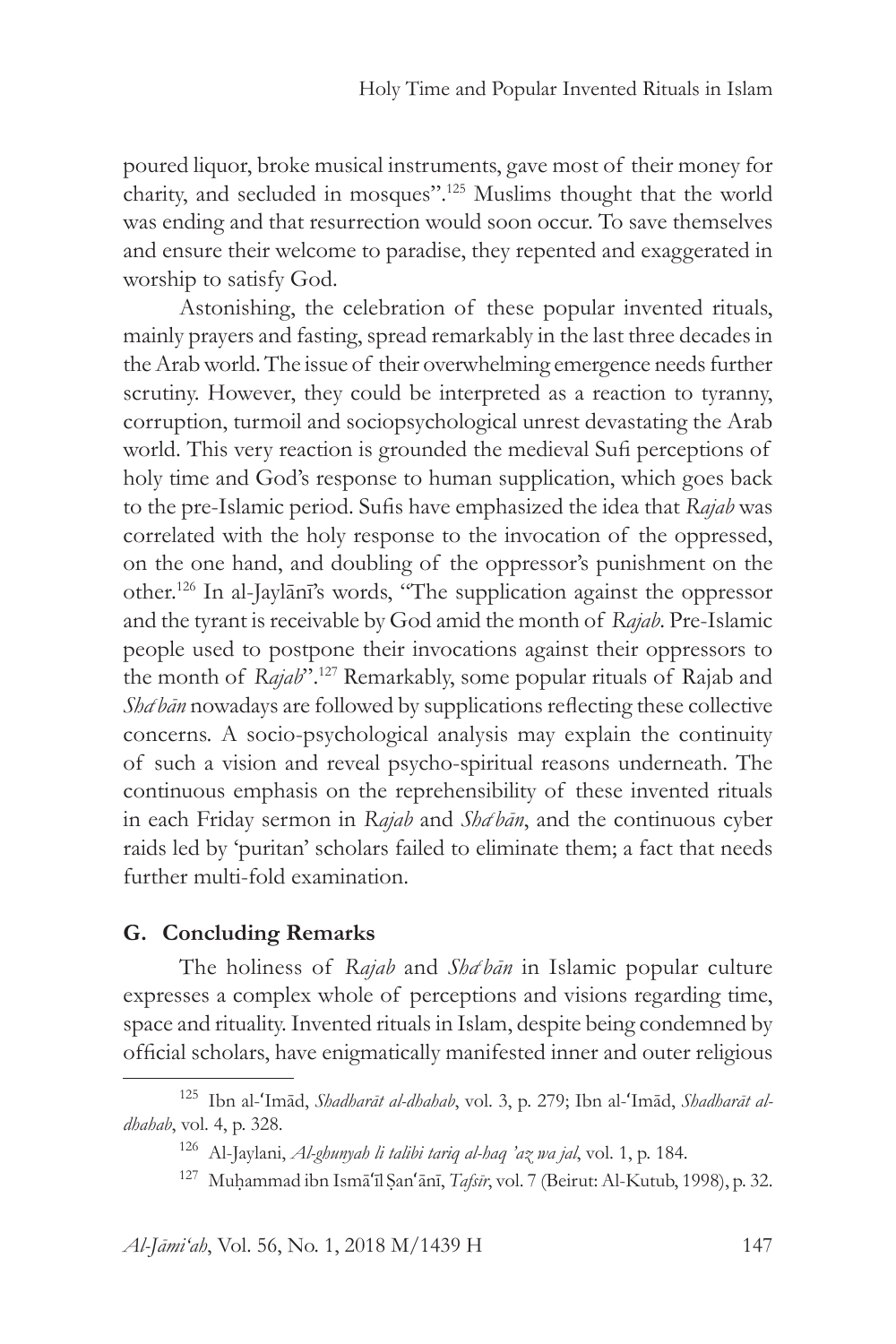experiences of the individual and the group to which he belonged. They were, thus, means of socialization and orchestration of Islamic rituality. These invented collective rituals and the festivities associated with them express, in this sociocultural perspective, a socialization of the inner and collective experience of religiosity. While 'puritan' Muslims took it as their religious duty to diminish them, their endeavor failed because they underestimated the multi-fold functions these invented rituals have been performing for ordinary Muslims. Their scholastic tools have proved invalid in delegitimizing them.

Accordingly, the popular sacrifices go beyond the phenomenal act of charity and blessings; they are sociocultural rites full of expressivity and symbolism, on one hand, and a collective festivity that embedded a vision of time, space and things on the other. They are religious techniques establishing and regulating in-tribal and inter-tribal relationships. While invented fasting remains in the closed circle of privatization, daylong divine chanting, Holy Names reciting, and crowd fast-breaking are collectivizing manifestations of this experience. As for prayers, they are emblematic tools of socialization echoing a re-evaluation of holy time and space on the light of inherited individual and collective cultural settings according to spiritual, psychological and social human needs related to the worldly and divine realms.

An in-depth analysis of the various cultural structures and framing features of popular imagination from an anthropological stand may help uncover the vibrancy of these rituals and shed light on the manner through which innovated forms of worship respond to ordinary people's religious, psychological, and spiritual needs. Deciphering the components and background of popular rituals in Islam will be a significant key to understanding the cultural metamorphosis governing Islamic culture, and a way to grasp the shapes of official Islamic culture itself. Besides anthropology, Islamic studies have to examine what impact spiritual experiences invented rituals had on people's lives and their vision of the divine. Psychology of religion and sociocultural psychology are revealing in this regard.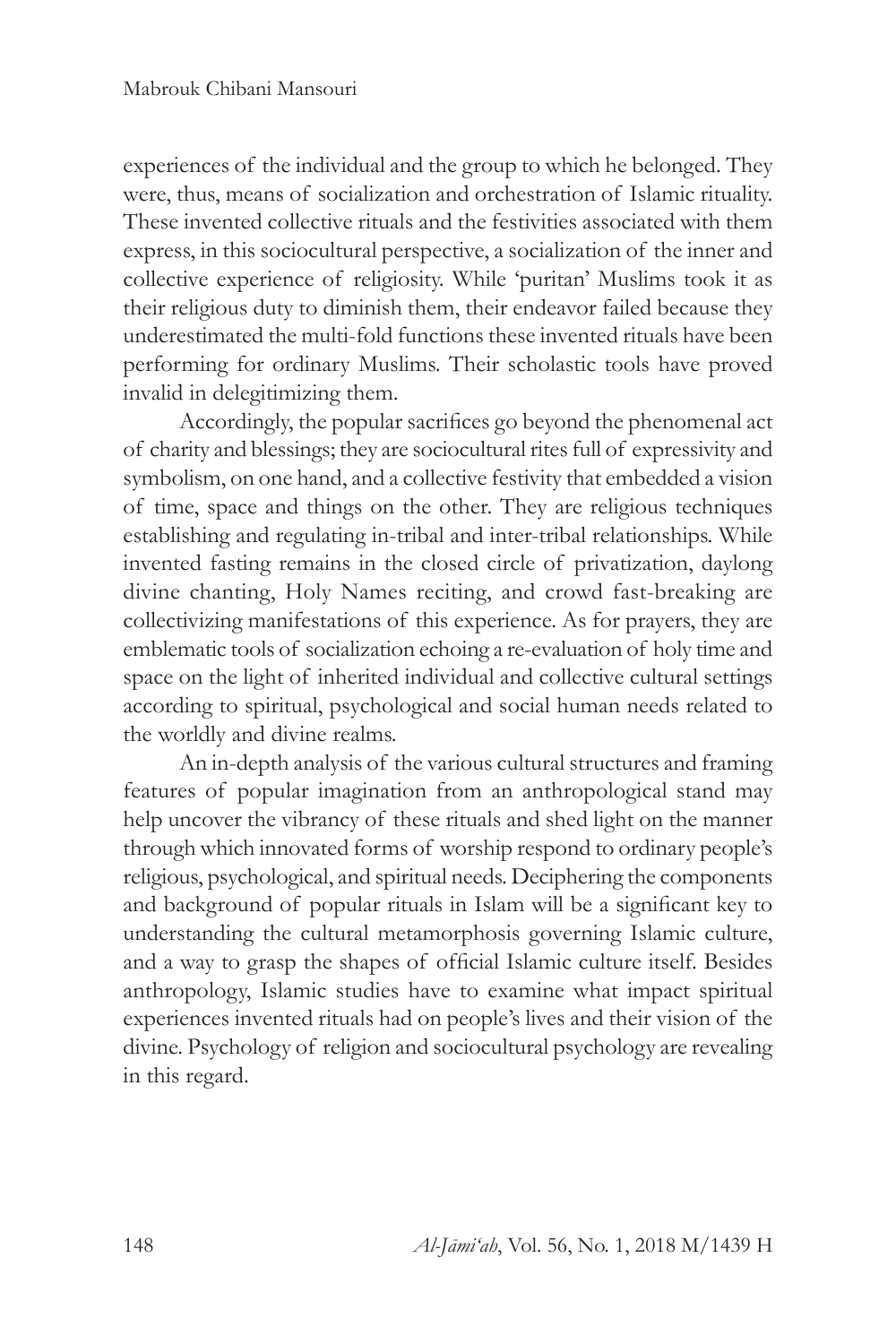#### **BIBLIOGRAPHY**

- Al-Ghazālī, *Inner Dimensions of Islamic Worship*, trans. by Muhtar Holland, Leicester: The Islamic Foundation, 1983.
- al-Ghazzali, *Ihya' ulum al-din*, vol. 1, Cairo: Dar al-Tauzi', 1997.
- Al-Jaylani, Abd. Al-Qadir, *Al-ghunyah li talibi tariq al-haq 'az wa jal*, vol. 1, Beirut: Dar al-Kotob al-'IImiyah, 2003.
- Al-Makki, Syeikh Abu Talib, *Qūt al-qulūb*, vol. 1, Beirut: Al-Kutub al- 'ilmiyya, 2005.
- Al-Nawawī, *Sharḥ Ṣaḥīḥ Muslim*, vol. 8, Cairo: Maṭbacat al-Ḥijāzī.
- Al-Shawakānī, Muhammad ibn Ali, *Al-Fawā'id al-majmū'a*, ed. by al-Yamānī, Beirut: Al-Kutub al-'ilmiyya, 1960.
- al-Arabi, Muhyi al-Din Ibn, *On the Mysteries of Purification and Formal Prayer*, ed. by Aisha Bewley, Chicago: Kazi Publications, Inc., 2009.
- Asad, Talal (ed.), *Anthropology & the Colonial Encounter*, Amherst, NY: Humanity Books, 1973.
- ----, *The Idea of an Anthropology of Islam*, Washington: Center for Contemporary Arab Studies, Georgetown University, 1986.
- Aṭ-Ṭurṭūšī, Muḥammad Ibn al-Walīd, *Al-ḥawādit wa-ăl-bida*ʻ, ed. by ʻAbd al-Ma'īd Turkī, Beirut: Al-Gharb al-Islāmī, 1990.
- Azhurī, Muhammad ibn Ahmad, *Tahdhīb al-lughah*, vol. 2, ed. by Mahmūd, Egypt: Misriyya.
- ----, *Tahdhīb al-lughah*, vol. 8, ed. by Maḥmūd, Egypt: Misriyya.
- al-Baghdādī, Abū Bakr Aḥmad ibn ʻAlī Khaṭīb, *Tarikh Baghdad.*, vol. 8, Beirut: Dar al-Kitab al-'Arabi, 1966.
- Bakrī, Abd al-ʻAzīz, *Al-Masālik wa al-Mamālik*, vol. 2, ed. by Van Lioven and A. Feery, Tunisia: Al-`Arabiyya, 1968.
- Baucal, Aleksandar and Tania Zittoun, "Religion as Dialogical Resource: A Socio-cultural Approach", *Integrative Psychological and Behavioral Science*, vol. 47, no. 2, 2013, pp. 207–19 [http://dx.doi.org/10.1007/ s12124-013-9229-z].
- Bello, María Isabel Fierro, *Heterodoxia en al-Andalus Durante el Periodo Omeya*, Madrid: Instituto Hispano-Árabe de Cultura, 1987.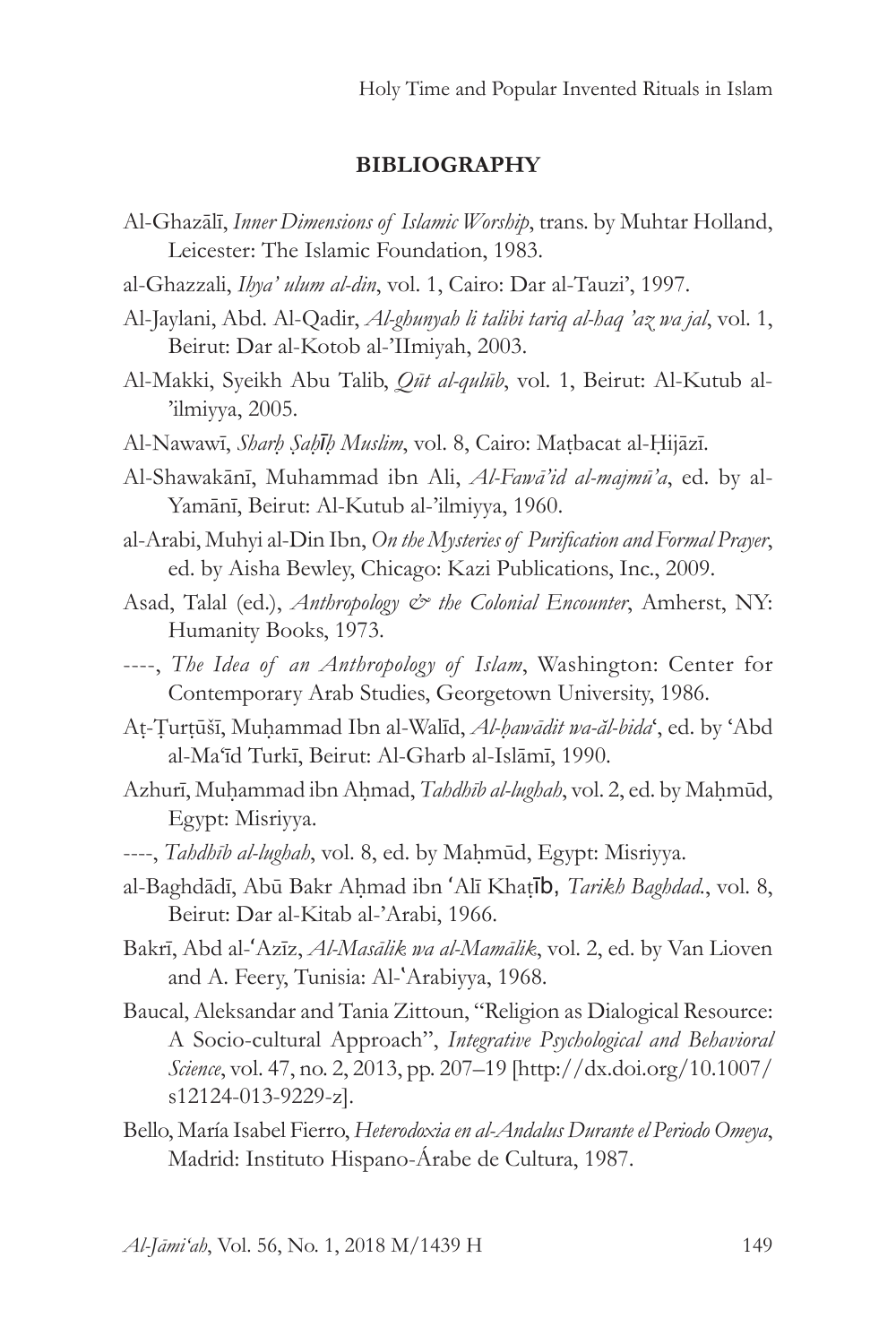- Besnard, Albert-Marie, "Prière et Contemplation", *Encyclopædia Universalis*, vol. 18, Paris: Encyclopaedia universalis France, 2016.
- Brunschvig, Robert, "Le culte et le temps dans l'islam classique", in *Études d'islamologie,* vol. 1, Paris: G.-P. Maisonneuve et Larose, 1976.
- Dhahabī, Muḥammad ibn Aḥmad, *Tārīkh al-Islām wa-wafayāt al-mashāhīr wa-al-aʻlām*, vol. 4, Cairo: Maktabat al-Qudsī, 1948.
- ----, *Mīzān al-i'tidāl*, vol. 4, ed. by 'Ali Muhammad Bajawi, Cairo: Dar Ihya' al-Kutub al-'Arabiyah, 1962.
- Fattal al-Nisaburi, Muhammad ibn al-Hasan, *Rawdat al-waïzin.*, vol. 2, ed. by Gh. Majīdī and M. Farjī, Qum: Dalīl Mā, 1961.
- Geertz, Clifford, *Islam Observed: Religious Development in Morocco and Indonesia*, Chicago: University of Chicago Press, 1971.
- ----, "Religion as a Cultural System", in *Anthropological Approaches to the Study of Religion*, ed. by Michael Banton, London: Routledge, 2004.
- Gennep, Arnold van, *The Rites of Passage*, Chicago: University Of Chicago Press, 1972.
- Goitein, Shelomo Dov, "Ramadan, The Muslim Month Of Fasting, Its Early Development And Religious Meaning", in *Studies in Islamic History and Institutions*, Leiden: Brill, 1968, pp. 90–110.
- ----, *Studies in Islamic History and Institutions*, Leiden: Brill, 2010.
- Hajar, Abu al-Fadl Ahmad ibn Ali Ibn, *Lisān al-mīzān*, Beirut: al-A'lamī li-l-Maṭbū'āt, 1971.
- al-Ḥājj, Muḥammad ibn Muḥammad Ibn, *Madkhal al-shar'al-sharīf*, vol. 4, Cairo: al-Maṭba'a al-Miṣriyya, 1929.
- Haythamī, Nūr al-Dīn ʻAlī ibn Abī Bakr, *Majmaʻ al-zawā'id wa-manbaʻ alfawā'id*, vol. 3, Beirut: Al-Kitāb al-Lubnānī, 1967.
- Hodgson, Marshall G.S., *The Venture of Islam: Conscience and History in a World Civilization*, Chicago: University of Chicago Press, 1974.
- al-ʻAsqalānī, Aḥmad ibn ʻAlī Ibn Ḥajar, *Tabyīn al-ʻajab bimā warada fī faḍli Rajab*, Miṣr: Maktabat ʻAbd al-Wāḥid al-Tāzī, 1932.
- ----, *Tahdhīb al-tahdhīb*, vol. 4, Beirut: Dār Ṣādir, 1968.
- ----, *Tahdhīb al-tahdhīb*, vol. 5, Beirut: Dār Ṣādir, 1968.
- ----, *Tahdhīb al-tahdhīb*, vol. 7, Beirut: Dār Ṣādir, 1968.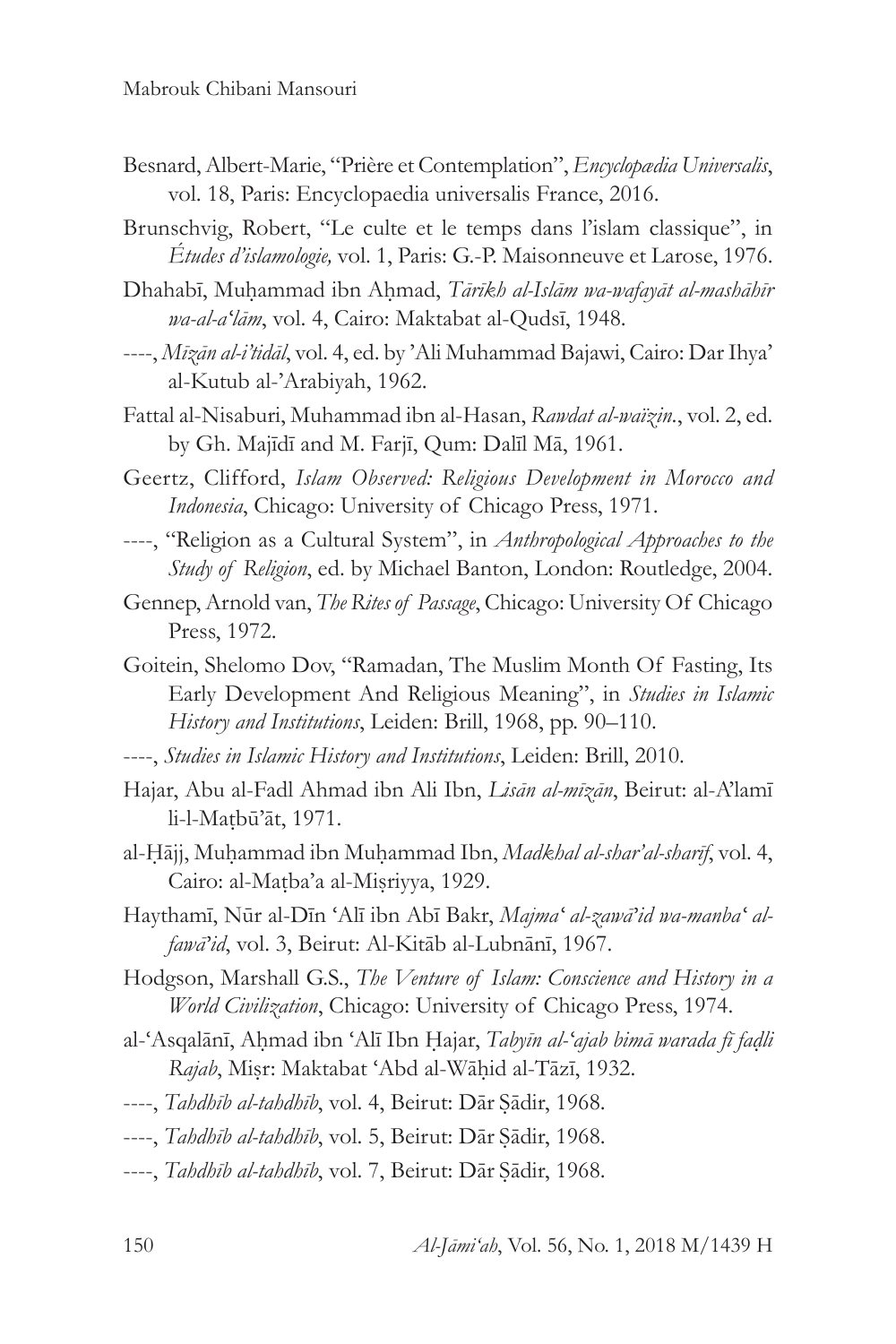- ----, *Tahdhīb al-tahdhīb*, vol. 9, Beirut: Dār Ṣādir, 1968.
- ----, *Tahdhīb al-tahdhīb*, vol. 11, Beirut: Dār Ṣādir, 1968.
- ----, *Tahdhīb al-tahdhīb*, vol. 12, Beirut: Dār Ṣādir, 1968.
- ʻAẓīmābādī, Muḥammad Shams al-Ḥaqq, ʻ*Awn al-maʻbūd: sharḥ Sunan Abī Dāwūd,* vol. 6, Madinah: al-Maktabah al-Salafīyah, 1968.
- Ibn Al-Arabi, Abu Bakr Muhammad Ibn Abd Allah, *Ahkam al-Qur'an*, vol. 4, ed. by al-Bijāwī, Beirut: Al-Jīl.
- Ibn al-Athīr, Majd al-Dīn al-Mubārak ibn Muḥammad, *al-Nihāya fī gharīb al-ḥadīth wa-al-athar.*, vol. 2-3, ed. by A. Zāwī and M. Ṭanāḥī, Cairo: Dār Iḥyā' al-Kutub al-cArabiyya, 1963.
- Ibn al-ʻImād, ʻAbd al-Ḥayy ibn Aḥmad, *Shadharāt al-dhahab fī akhbār man dhahab*, vol. 3-5, ed. by al-Arnāūṭ, Beirut: al-Maktab al-Tijārī lil-Ṭibāʻah wa-al-Nashr wa-al-Tawzīʻ, 1966.
- Ibn al-Jawzī, Abū al-Faraj ʻAbd al-Raḥmān ibn ʻAlī, *Al-Mawḍū'āt*, vol. 1, Makkah: Al-Maktaba al-Salafiyya, 1966.
- Ibn ʻAbd al-Barr, Yūsuf ibn ʻAbd Allāh, *al-Istidhkār*, vol. 2, Beirut: Dār al-Kutub al-ʻIlmīyah, 2000.
- Ibn ʻIdhārī, Muḥammad, *al-Bayān al-Mugrib*, vol. 1, ed. by G.S. Colin and Evariste Lévi-Provençal, Beirut: Dār al-Thaqāfah, 1967.
- Ibn Khaldūn, *Kitāb al-ʻibar*, vol. 4, Beirut: Dār al-Kitāb al-Lubnānī, 1979.
- Ibn Mājah, Muḥammad ibn Yazīd, *Al-Sunan*, vol. 1, Beirut: Dār al-Nawādir, 2013.
- Ibn-Saʻd, Muḥammad, *Al-Ṭabaqāt*, vol. 7, Beirut: Al-kitāb al-lubnānī, 1957.
- al-Jawziyya, Ibn Qayyim, *Zād al-maʻād fī hadī Khayr al-ʻIbād*, vol. 4, ed. by M. Baltājī, Beirut: al-Maktaba al-cAṣriyya, 2007.
- Kathīr, Ismāī'l Ibn, *Tafsīr Al-qur'ān*, vol. 4, ed. by Sami Salamah, Beirut: Tayba, 1999.
- Katz, Marion Holmes, *Prayer in Islamic Thought and Practice*, Cambridge: Cambridge University Press, 2013.
- Kister, M.J., "'Shaʿbān Is My Month...': A Study of an Early Tradition", in *Studia Orientalia Memoriae D.H.Baneth Dedicate*, Jerusalem: The Magnes Press & Institute of Asian and African Studies, 1979, pp. 63–70.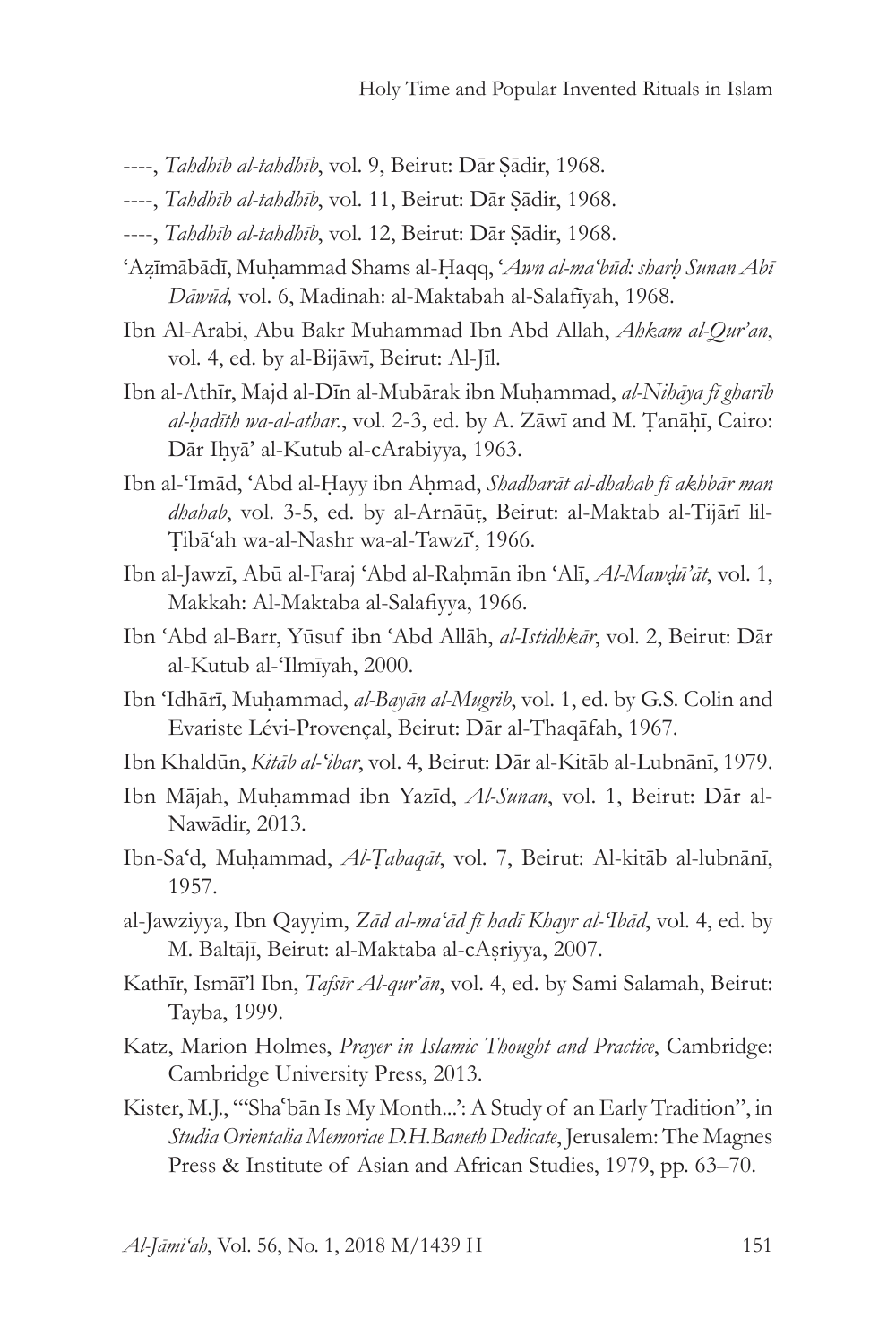- ----, "Rajab Is the Month of God.' A Study in the Persistence of an Early Tradition", in *Studies in Jahiliyya and Early Islam*, London: Variorum, 1980, pp. 191–223.
- Mansouri, Mabrouk, "Cynophagy, homosexuality and anthropophagy in medieval Islamic North Africa as signs of hospitality", *The Journal of North African Studies*, vol. 20, no. 2, 2015, pp. 128–42 [http://dx.doi. org/10.1080/13629387.2014.937431].
- Manẓūr, Ibn, *Lisān al-'Arab*, vol. 1, Cairo: Dār al-Ṣāwī lil-Ṭab" wa-al-Nashr wa-al-Ta"līf, 2003.
- Nakash, Yitzhak, "An Attempt To Trace the Origin of the Rituals of Āshur⏔, *Die Welt des Islams*, vol. 33, no. 2, 1993, pp. 161–81 [http:// dx.doi.org/10.1163/157006093X00063].
- Padwick, Constance E., *Muslim Devotions: A Study of Prayer-Manuals in Common Use*, Oxford Rockport, MA: Oneworld Publications, 1996.
- Qurtubī;, Muhammad ibn Ahmad, *al-Jāmi' li-ahkam al-Qur'ān*, vol. 16, Cairo: Al-Miṣriyya, 1964.
- Rāzī, Fakhr al-Dīn Muḥammad ibn ʻUmar, *Mafātīḥ al-ghayb al-mushtahir bi-al-Tafsīr al-kabīr*, vol. 27, Cairo: al-Maṭba'a al-Miṣriyya, 1983.
- Rippin, Andrew, *Muslims: Their Religious Beliefs and Practices*, London: Routledge, 2001.
- Said, Edward W., *Orientalism*, New York: Pantheon Books, 1978.
- Ṣanʻānī, Muḥammad ibn Ismāʻīl, *Tafsīr*, vol. 7, Beirut: Al-Kutub, 1998.
- Schimmel, Annemarie, *Mystical Dimensions of Islam*, Chapel Hill: The University of North Carolina Press, 1975.
- Shāmah, 'Abd al-Rahmān ibn Ismā'īl Abū, *al-Bā'ith 'alá inkār al-bida' waal-ḥawādith*, Beirut: al-Fikr, 1992.
- al-Tibrīzī, Muḥammad ibn ʻAbd Allāh Khaṭīb, *Mishkāt al-Maṣābīḥ*, vol. 1, ed. by A. Albānī, Damascus: al-Maktaba al-Islāmiyya.
- Tirmidhi, Muhammad ibn 'Isa, *Al-Sunan*, vol. 3, ed. by 'Uthmān, Beirut: Dar al-Fikr, 1983.
- Ṭurṭūšī, Muḥammad Ibn-al-Walīd aṭ-, *Kitāb al- ḥawāditṭ wa-l-bidaʻ*, ed. by María Isabel Fierro, Madrid: Consejo Superior de Investigaciones Científ., Inst. de Cooperación con el Mundo Árabe, 1993.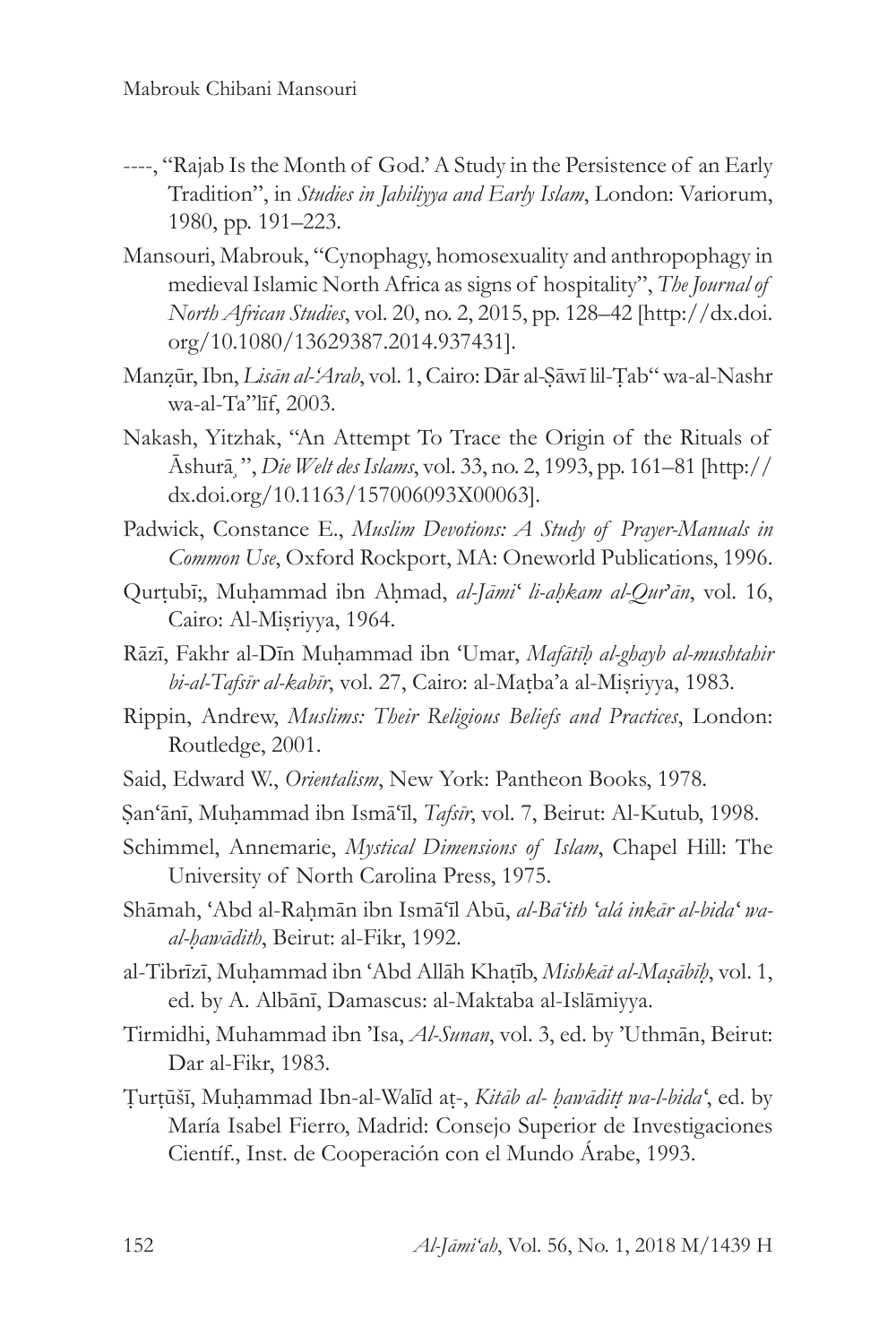Waardenburg, Jacques, "Official and Popular Religion in Islam":, *Social Compass*, vol. 25, nos. 3–4, 1978, pp. 315–41 [http://dx.doi.org/10 .1177/003776867802500302].

----, *Islam: Historical, Social and Political Perspectives*, Berlin: De Gruyter, 2002.

- Waardenburg, Jean Jacques. and P.H. Vrijhof (eds.), *Official and Popular Religion: Analysis of a Theme for Religious Studies*, The Hague: Mouton, 1979.
- Wagtendonk, K., *Fasting in the Koran*, Leiden: E.J. Brill, 1968.
- Wahib, Ahmad Bunyan, "Being Pious Among Indonesian Salafists", *Al-Jami'ah: Journal of Islamic Studies*, vol. 55, no. 1, 2017, pp. 1–26 [http://dx.doi.org/10.14421/ajis.2017.551.1-26].
- Wansharīsī, Aḥmad ibn Yaḥyá, *al-Miʻyār al-muʻrib wa-al-jāmiʻ al-mughrib ʻan fatāwá ahl Ifrīqīyah wa-al-Andalus wa-al-Maghrib*, vol. 1, ed. by Muḥammad. Ḥajjī, al-Rabāṭ: Wizārat al-Awqāf wa-al-Shu'ūn al-Islāmīyah lil-Mamlakah al-Maghribīyah, 1981.
- ----, *al-Miʻyār al-muʻrib wa-al-jāmiʻ al-mughrib ʻan fatāwá ahl Ifrīqīyah wa-al-Andalus wa-al-Maghrib*, vol. 2, ed. by Muḥammad. Ḥajjī, al-Rabāṭ: Wizārat al-Awqāf wa-al-Shu'ūn al-Islāmīyah lil-Mamlakah al-Maghribīyah, 1981.
- Wazīr al-Andalusī, Muḥammad b. Muḥammad al-, *al-Ḥulal al-sundusiyya fī al-akbār al-Tūnisiyya*, vol. 1, ed. by Muḥammad al-Ḥabīb al-Hīla, Beirut: Al-gharb al-islāmī, 1985.
- ----, *al-Ḥulal al-sundusiyya fī al-akbār al-Tūnisiyya*, vol. 3, ed. by Muḥammad al-Ḥabīb al-Hīla, Beirut: Al-gharb al-islāmī, 1985.
- Weintraub, Andrew N. (ed.), *Islam and Popular Culture in Indonesia and Malaysia*, New York: Routledge, 2011.
- Zamhari, Arif and Julia Day Howell, "Taking Sufism to the streets: 'Majelis zikir' and 'majelis salawat' as new venues for popular Islamic piety in Indonesia", *RIMA: Review of Indonesian and Malaysian Affairs*, vol. 46, no. 2, 2012, p. 47.